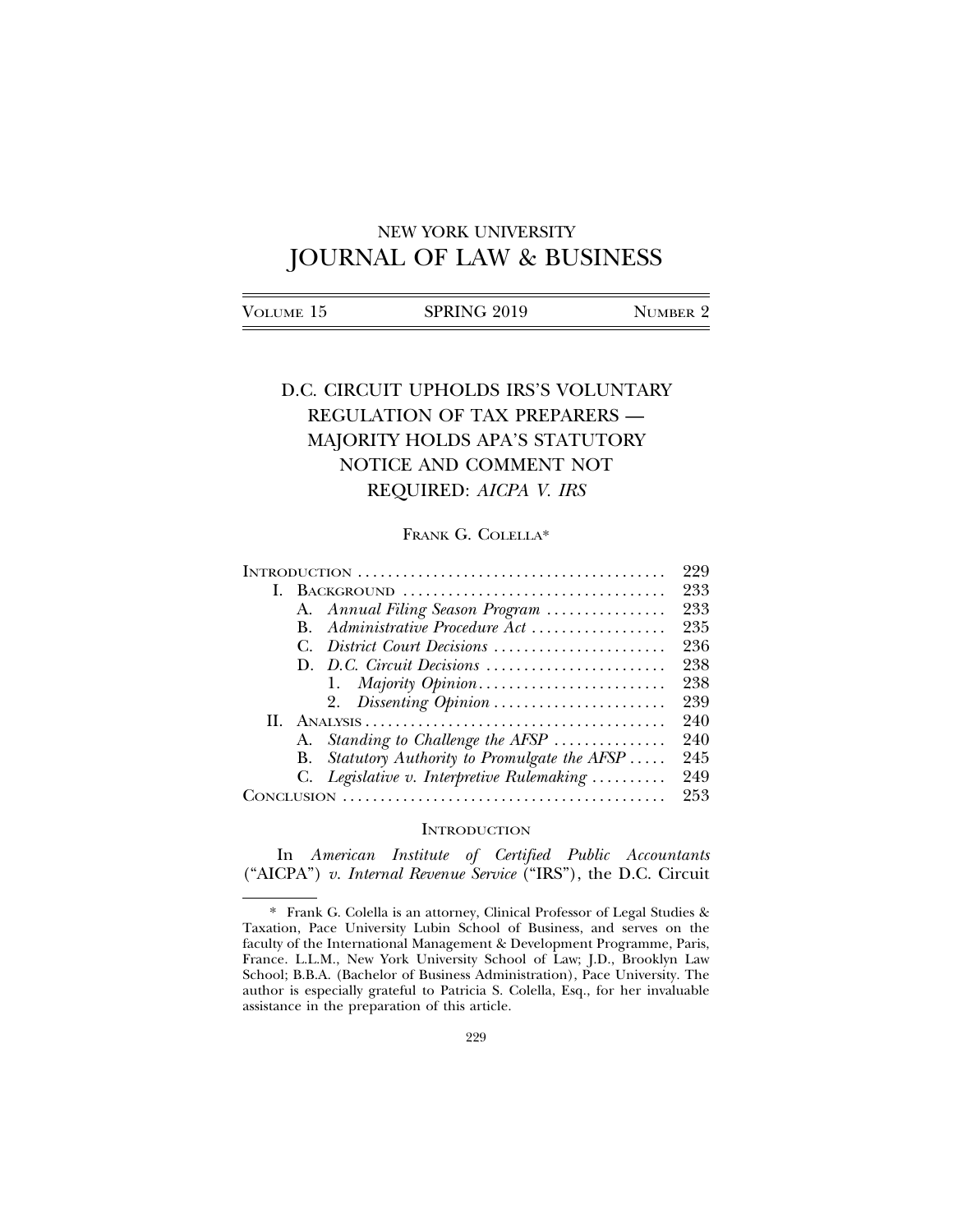for the District of Columbia Circuit ("D.C. Circuit") reversed1 the District Court for the District of Columbia's ("District Court") dismissal and held, for a second time, that the AICPA had standing to challenge the IRS's promulgation of the Annual Filing Season Program ("AFSP" or "the Program").2 The D.C. Circuit then went a step further and ruled on the merits of the AICPA's challenge to the IRS's rulemaking. It held that the IRS had the statutory authority to promulgate the voluntary program to enhance the skills of licensed tax return preparers. However, while the D.C. Circuit was unanimous on standing and the merits, it split two-to-one on whether the IRS had followed proper procedure when it adopted the AFSP without first providing the requisite "notice and comment" period required by the Administrative Procedures Act ("APA").3

The unusual decision to rule on the merits, instead of remanding the case to the District Court for further action, was made at the request of the AICPA, which had urged the Court to take this step because the case had already been remanded to, and dismissed by, the District Court twice. In its initial dismissal, the Court found that the AICPA lacked constitutional standing.4 That dismissal order was reversed by the D.C. Circuit, which held the AICPA did, in fact, have Article III jurisdiction via "competitor" standing.5 Upon remand, the District Court once again dismissed the action for lack of standing,<sup>6</sup> holding that despite having the *constitutional* standing, the AICPA did not meet the requirements for *prudential* standing, e.g., it failed to satisfy the zone-of-interests test. The D.C. Cir-

<sup>1.</sup> AICPA v. IRS (*AICPA IV*), No. 16-5256, 2018 WL 3893768, at \*3 (D.C. Cir. 2018).

<sup>2.</sup> Rev. Proc. 2014-42, 2014-29 I.R.B. 192. *See infra* notes 18–25 and accompanying text.

<sup>3.</sup> Judge Griffith concurred in part and dissented in part. He argued in dissent that the IRS did not follow proper procedure when it adopted the AFSP without first providing for an opportunity for notice and comment, as required by the APA. He found that the AFSP was a legislative rule and, as such, the APA provisions governed. In all other respects, however, Judge Griffith agreed with the majority's analysis.

<sup>4.</sup> AICPA v. IRS (*AICPA I*), No. 12-1190, 2014 WL 5585334, at \*1, \*X (D.D.C. Oct. 27, 2014).

<sup>5.</sup> AICPA v. IRS (*AICPA II*), 804 F.3d 1193 (D.C. Cir. 2015).

<sup>6.</sup> AICPA v. IRS (*AICPA III*), 199 F. Supp. 3d 55 (D.D.C. 2016).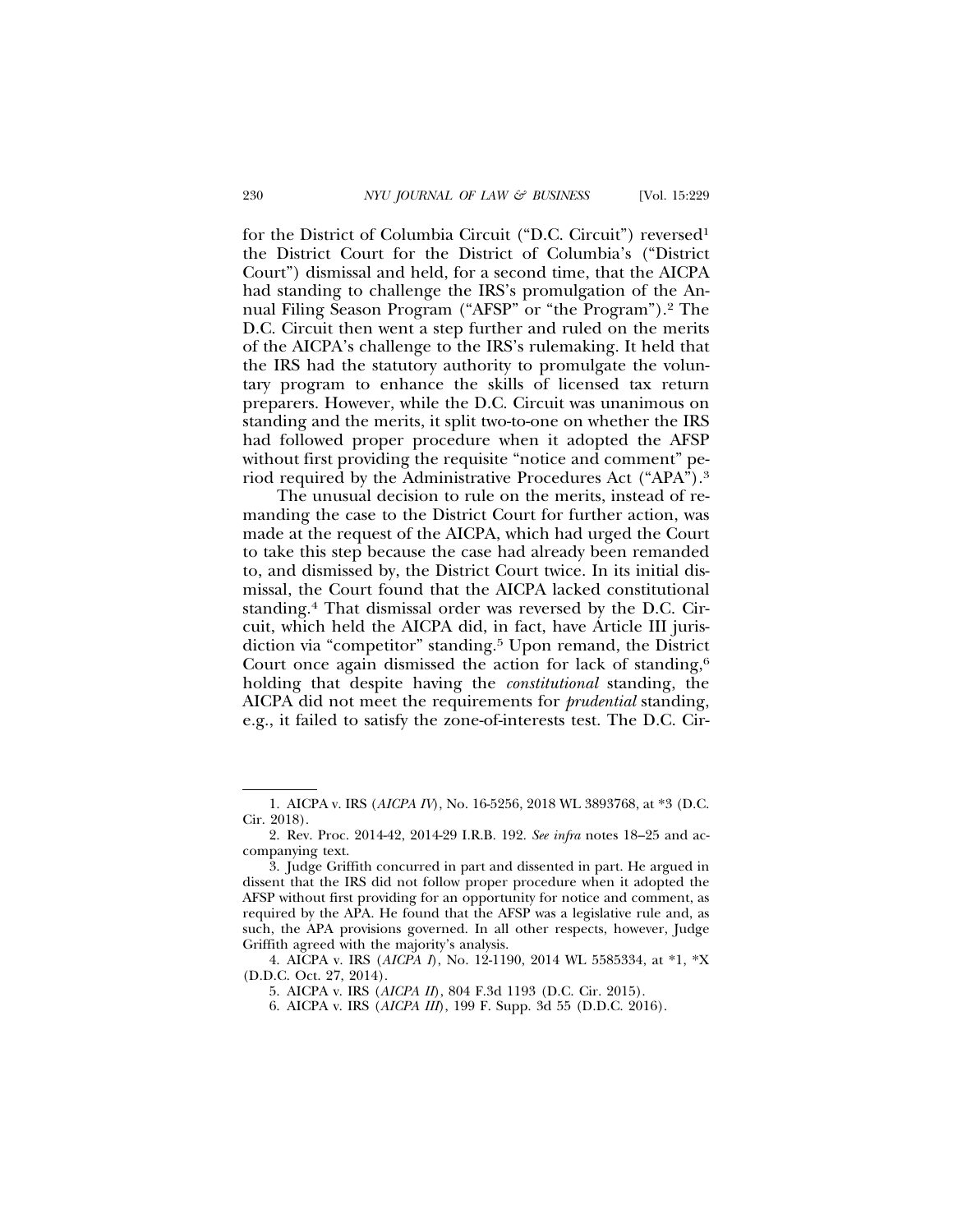cuit reversed the second dismissal as well, concluding that the zone-of-interests test had also been satisfied by the AICPA.7

Since no factual matters were in dispute, the D.C. Circuit elected to address the merits of the challenge to the AFSP. The AICPA contended, *inter alia*, that the IRS did not have the statutory authority to adopt and implement the AFSP, a voluntary program that provides participating unlicensed tax preparers a limited right to represent clients before the IRS, and that the IRS failed to comply with the APA by promulgating the AFSP without notice and comment. Pursuant to the Program, the limited practice right is available upon the unenrolled preparer's successful completion of the AFSP requirements.8 The AFSP was a direct consequence of the IRS's earlier effort to institute a mandatory program to regulate unlicensed tax preparers called the Registered Tax Return Preparer Program ("the RTRP Program").9

In *Loving v. IRS*, the District Court held that the effort to regulate tax preparers via the RTRP Program exceeded the IRS's statutory authority.10 The *Loving* Court concluded that the RTRP Program went beyond the Service's statutory authority to "regulate practice before" the IRS and, accordingly, granted the plaintiffs injunctive relief.11 The District Court subsequently denied the IRS's motion to stay the injunction and, thus, permanently enjoined the RTRP Program.12

9. Rev. Proc. 2014-42, 2014-29 I.R.B. 192 ("[I]n 2011 the Treasury Department and the IRS published regulations . . . that established registered tax return preparers ("RTRPs") as a new category of practitioner and prohibited an individual who was not an attorney, CPA, EA [Enrolled Agent], or RTRP from preparing tax returns for compensation.").

10. Loving v. IRS (*Loving I*), 917 F. Supp. 2d 67 (D.D.C. 2013), *stay denied*, 920 F. Supp. 2d 108 (D.D.C. 2013), *aff'd*, 742 F.3d 1013 (D.C. Cir. 2014).

11. *Loving I,* 917 F. Supp. 2d at 80–81.

12. Loving v. IRS (*Loving II*), 920 F. Supp. 2d 108, 111–12 (D.D.C. 2013). For a fuller discussion of the *Loving* decision, see Frank G. Colella, Loving *Is*

<sup>7.</sup> *AICPA IV*, 2018 No. 16-5256, 2018 WL 3893768, at \*7–8 (D.C. Cir. 2018).

<sup>8.</sup> The terms "unlicensed tax preparer," "unenrolled preparer," and "non-participant" are used interchangeably throughout. They refer to tax preparers who are not attorneys, CPAs, or enrolled agents—*and who elect not to participate in the AFSP*. After successful completion of the AFSP, the preparer is deemed to be a "participant" of the Program. Following adoption of the AFSP, the IRS withdrew the limited practice rights that unlicensed tax preparers had enjoyed prior to the adoption of the Program.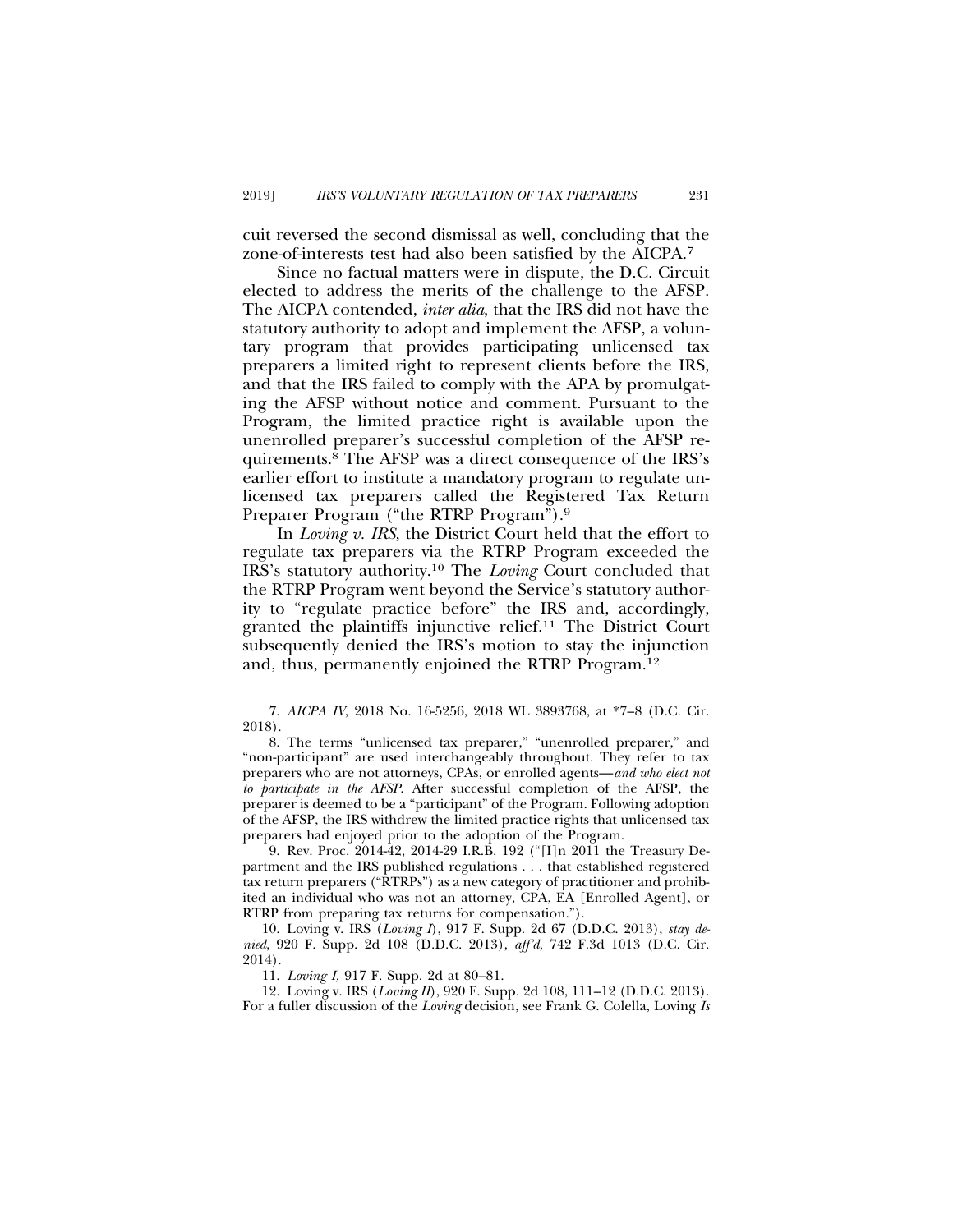However, in *dictum*, the *Loving* court stated that it was "not requiring the IRS to dismantle its entire scheme. It may choose to retain the testing centers and some staff, as it is possible that some preparers may wish to take the exam or continuing education even if not required to. *Such voluntarily obtained credentials might distinguish them from other preparers*."13 Except for the voluntary participation aspect, the AFSP is the functional equivalent in terms of requirements imposed on the participants, of its earlier, mandatory predecessor, the RTRP.14 Participants who successfully complete the AFSP are listed in the IRS's online directory of tax preparers (among, *inter alia*, attorneys, CPAs, and enrolled agents) in addition to earning the limited practice rights.

Whether the IRS had the authority to adopt the voluntary AFSP (as contrasted with the mandatory RTRP enjoined by *Loving*) is a separate and distinct question from whether the Service adhered to proper procedure in promulgating the AFSP. That latter question, in turn, requires an examination of the nature of the rulemaking. If the rulemaking (in this case, a Revenue Procedure setting forth the AFSP) is legislative in nature, the statutory requirements of the APA must be complied with for the rule to be lawful. If the rulemaking is merely interpretive, the statutory notice and comment period is not required.15

It was on this critical point—whether the notice and comment requirements of the APA applied—that the three-judge panel in *ACIPA IV* disagreed. The majority held the IRS rulemaking was interpretive and, accordingly, no notice and comment was required. Conversely, Judge Griffith, in dissent, argued that the AFSP was legislative rulemaking and therefore

*Affirmed: IRS Lacked Authority to Regulate Preparers*, 143 TAX NOTES 371 (2014); and Steve R. Johnson, *Loving and Legitimacy: IRS Regulation of Tax Return Preparation*, 59 VILL. L. REV. 515 (2014).

<sup>13.</sup> *Loving II*, 920 F. Supp. 2d at 111 (emphasis added). This dicta was cited by the District Court in *AICPA III,* 199 F. Supp. 3d at 59 ("*Perhaps taking this clarification to heart*, the IRS decided to retain much of the rule's infrastructure, but did so by relying on tax preparers' willingness to voluntarily participate. It is this voluntary program that sits at the heart of the current suit." (emphasis added)). *See also infra* note 37.

<sup>14.</sup> *AICPA I,* No. 12-1190, 2014 WL 5585334, at \*2 (D.D.C. Oct. 27, 2014) ("The criteria for participation are strikingly similar to the requirements of the 2011 Rule.").

<sup>15.</sup> *See infra* note 32 and accompanying text.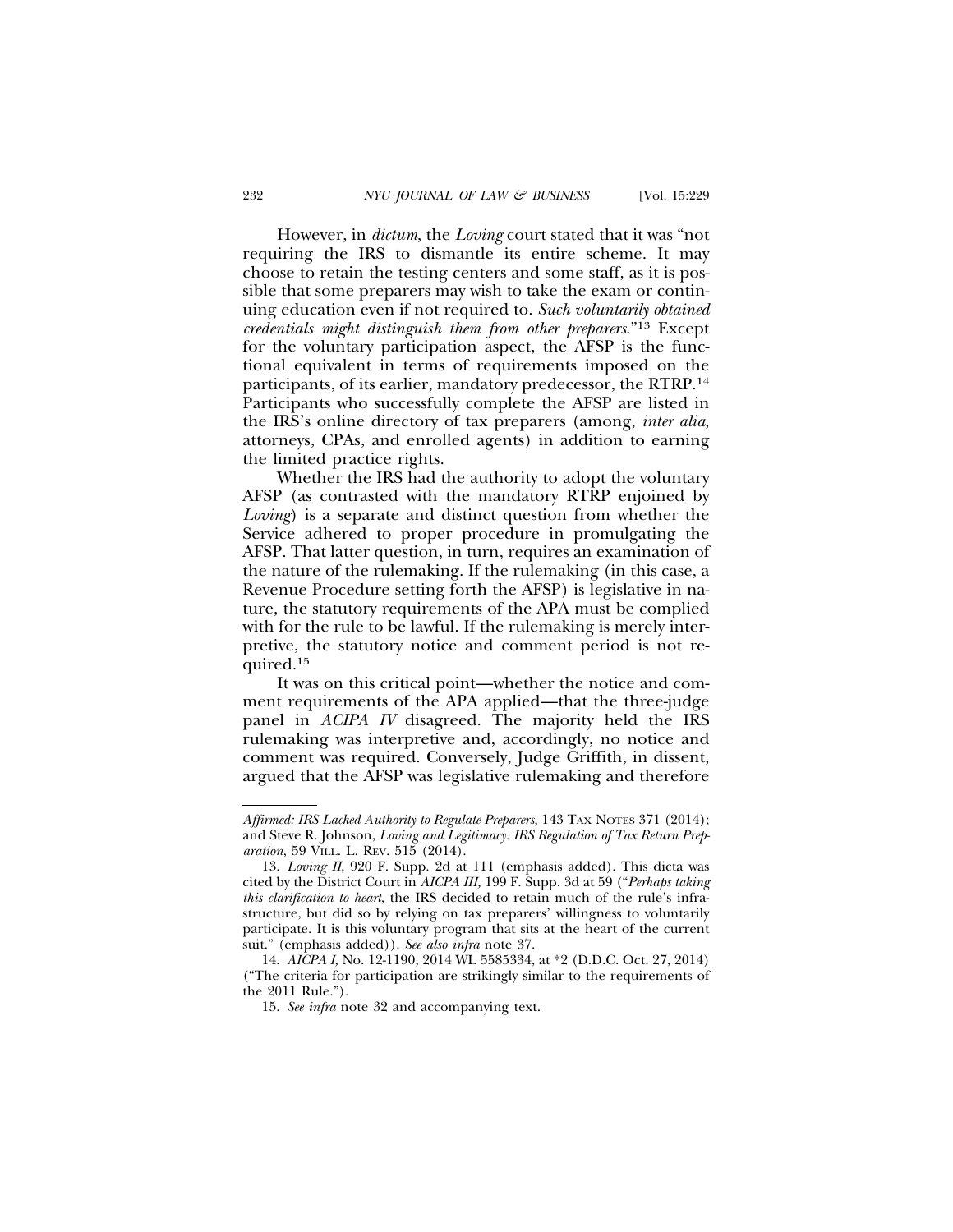the IRS was bound by the APA to provide public notice and comment before it formally adopted the AFSP.16 He agreed with the majority that the IRS had the authority to promulgate the AFSP, but its failure to provide notice and comment was fatal—and would have required *vacatur*.

This Article briefly reviews the statutory framework of the APA and the elements of the AFSP. It then reviews the four separate court opinions that have been issued. This Article then analyzes the three critical issues: standing, the merits of the challenge, and the dissent's contention that the APA requires notice and comment for this rulemaking. The article concludes that Judge Griffith's analysis is compelling and the IRS should have not have bypassed the notice and comment period in its rulemaking. Despite the unanimous holding on the merits of the AFSP, that glaring procedural defect warranted the critical remedy of remand and *vacatur.* Without it, future IRS rulemaking may be guided by the "no harm, no foul" mindset and result in an unfortunate erosion of the due process protections of the APA.17

## I.

### **BACKGROUND**

## A. *Annual Filing Season Program*

Shortly after the *Loving* decision enjoined the mandatory regulation of unlicensed tax preparers, the IRS formally adopted the AFSP via Revenue Procedure18 2014-42.19 It

<sup>16.</sup> *AICPA IV*, No. 16-5256, 2018 WL 3893768, at \*12–14 (D.C. Cir. 2018).

<sup>17.</sup> *See generally* Kristin E. Hickman, *Coloring Outside the Lines: Examining Treasury's (Lack of) Compliance with Administrative Procedure Act Rulemaking Requirements*, 82 NOTRE DAME L. REV. 1727 (2007); Kristin E. Hickman, *A Problem of Remedy: Responding to Treasury's (Lack of) Compliance with Administrative Procedure Act Rulemaking Requirements*, 76 GEO. WASH. L. REV. 1153 (2008).

<sup>18.</sup> *See AICPA III*, 199 F. Supp. 3d at 59 ("Internal Revenue Manual 32.2.2.3.2 . . . [defines] 'Revenue Procedure' as 'an official statement of a procedure by the Service that affects the rights or duties of taxpayers or other members of the public under the Internal Revenue Code, related statutes, tax treaties, and regulations, or information that, although not necessarily affecting the rights and duties of the public, should be a matter of public knowledge.'").

<sup>19.</sup> Rev. Proc. 2014-42, 2014-29 I.R.B. 192 ("Until legislation is enacted, the Treasury Department and the IRS have established an Annual Filing Season Program designed to encourage tax return preparers who are not attorneys, CPAs, or EAs to improve their knowledge of federal tax law.").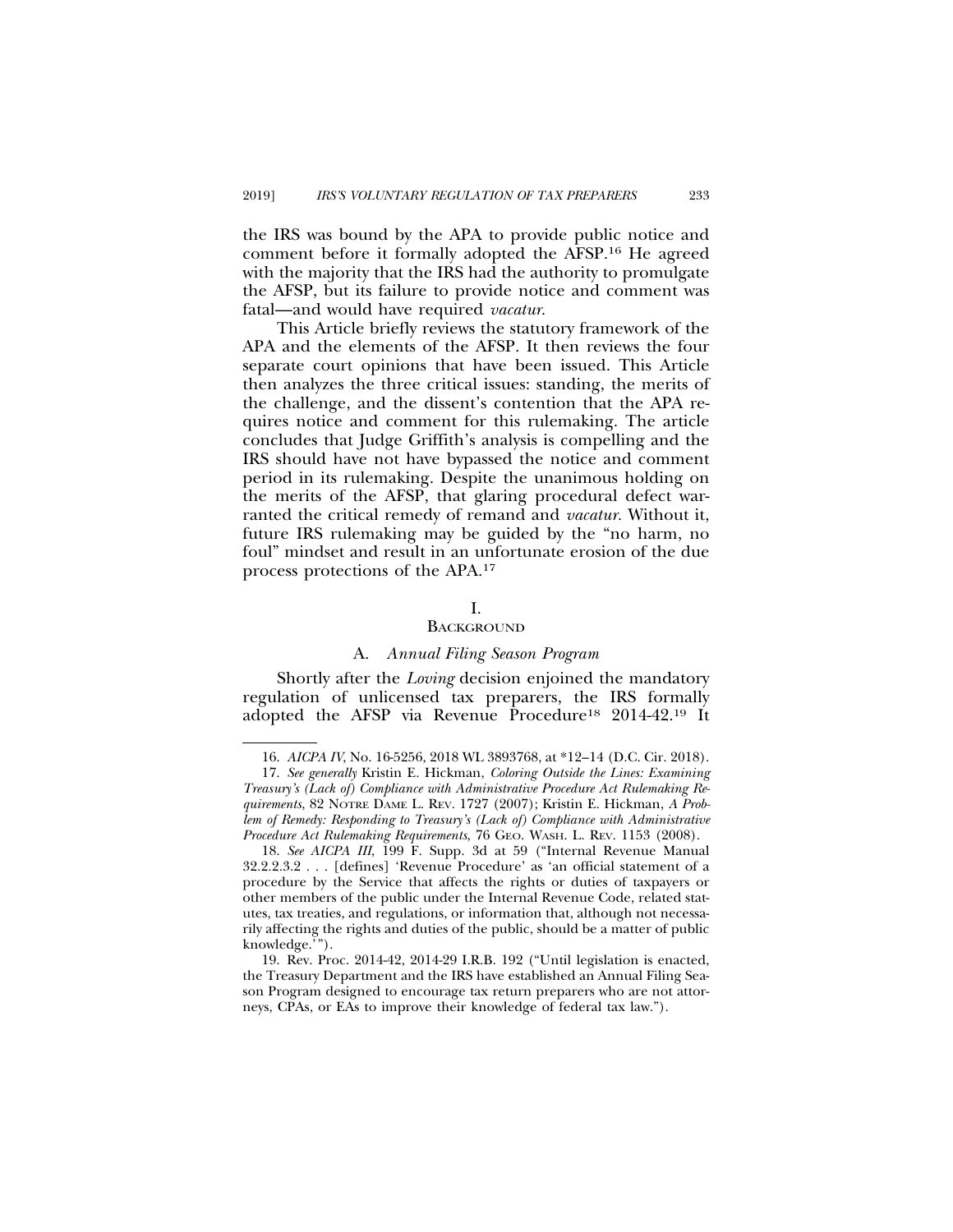promulgated the new voluntary program without the notice and comment required by the APA.20 The AFSP described in Revenue Procedure 2014-42 is "voluntary and *no tax return preparer is required to participate*."21 Upon the successful completion of the AFSP, participants earn a "Record of Completion" and are included in the IRS online database of tax preparers.<sup>22</sup> In addition, participants earn limited practice rights before the IRS. Those limited rights permit them to represent clients during audits of the tax returns that were prepared by the AFSP participants.23

The crux of the AFSP requires passage of a comprehensive test that covers general tax practice and then annual maintenance of a certain minimum level of continuing education via refresher courses. The applicant must also obtain a preparer tax identification number ("PTIN").24 The Record of Completion is valid for one tax year, and may be renewed upon the completion of annual "refresher" courses. More importantly, in addition to the educational requirements, AFSP participants must consent to be governed by the rules of practice before the IRS contained in Circular 230.25

25. The IRS explains those rules as follows:

Circular 230 is the common name given to the body of regulations promulgated under the enabling statute found at Title 31, [U.S.C.] section 330. This statute and the body of regulations are the source of the OPR [Office of Professional Responsibility]'s authority. Circular 230 defines "practice" and who may practice before the IRS; describes a tax professional's duties and obligations while practic-

<sup>20.</sup> Despite not having provided for a formal opportunity for notice and comment, the IRS did receive some initial feedback: "While the AFSP was being developed, both the American Institute of Certified Public Accountants and the National Association of Enrolled Agents expressed to the IRS their doubts about the wisdom and legality of the initiative." Steve R. Johnson, *How Far Does Circular 230 Exceed Treasury's Statutory Authority?*, 146 TAX NOTES 221, 225 n.55 (2015).

<sup>21.</sup> Rev. Proc. 2014-42 (emphasis added).

<sup>22.</sup> *Id*.

<sup>23.</sup> *Id.*

<sup>24.</sup> The PTIN requirement has also resulted in litigation. A class action lawsuit, *Steele v. United States*, challenged the IRS's authority to require practitioners to obtain and pay for a PTIN in order to prepare tax returns. 260 F. Supp. 3d 52, 67–68  $(D.D.C. 2017)$  ("In sum, the Court finds that although the IRS may require the use of PTINs, it may not charge fees for issuing PTINs."), *stay pending appeal denied*, 287 F. Supp. 3d 1 (2017). *See* Vincent R. Barrella & Walter G. Antognini, *PTINs and Tax Return Practice following* Steele, 96 TAXES 51 (2018).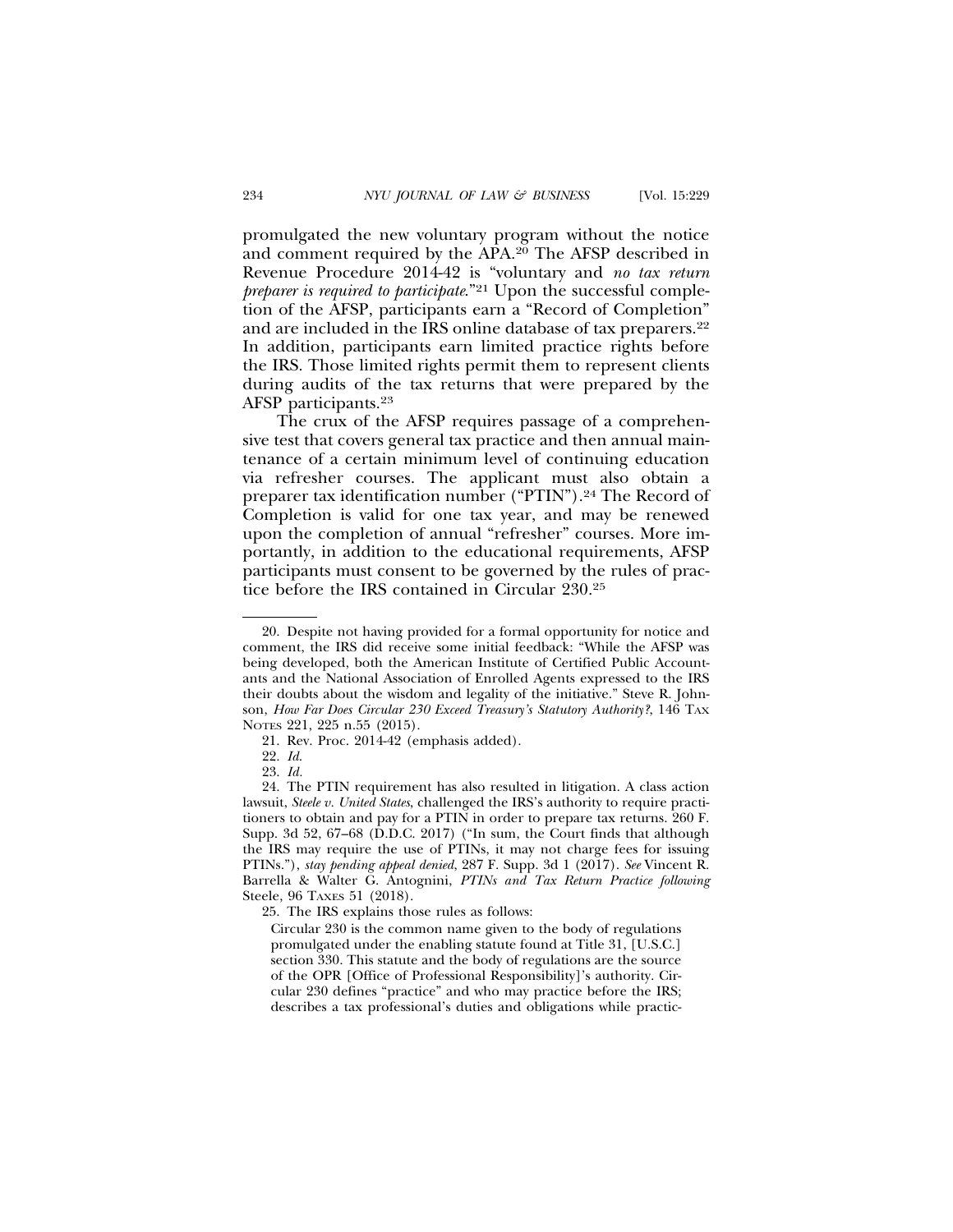Circular 230 requirements govern practice before the IRS and apply, primarily, to attorneys, CPAs, and enrolled agents—the three principal groups of tax professionals that interact with the IRS. With the limited practice rights afforded to AFSP participants, the IRS created a fourth, albeit more limited, category: unenrolled agents with a Record of Completion.26 This group of practitioners would become the focal point of the AICPA challenge to the program.

#### B. *Administrative Procedure Act*

The APA provides for judicial review of the rulemaking actions of administrative agencies.27 The coverage of the APA specifically includes the "inaction" of an administrative agency; judicial review extends to "a claim that an agency or an officer or employee thereof acted *or failed to act* in an official capacity or under color of legal authority."28 The APA does not, however, create any new substantive rights for the plaintiff beyond those that have already been statutorily committed to the agency. Likewise, the APA does not permit the award of monetary damages.

The AICPA sought judicial review of the IRS's failure to provide for the statutorily required public notice and comment before it promulgated the AFSP. Whenever an agency engages in "rulemaking," the APA requires that it first notify<sup>29</sup> the public of the proposed rule and provide any interested person the opportunity to comment<sup>30</sup> on the proposal. The agency is under no obligation to adopt any proposed changes or modifications that may be proffered by interested parties.<sup>31</sup>

31. *Id*.

ing before the IRS; authorizes specific sanctions for violations of the duties and obligations; and, describes the procedures that apply to administrative proceedings for discipline.

*See* Office of Prof'l Responsibility, *Frequently Asked Questions*, IRS, https:// www.irs.gov/tax-professionals/frequently-asked-questions (last visited Oct. 20, 2018).

<sup>26.</sup> *AICPA III*, 199 F. Supp. 3d 55, 59 (D.D.C. 2016). Prior to the AFSP, all unlicensed preparers enjoyed limited practice rights.

<sup>27. 5</sup> U.S.C. § 702 (1976). However, the APA does not create any additional judicial remedies if Congress has already provided adequate remedies for review of the action in question.

<sup>28.</sup> *Id*. (emphasis added).

<sup>29. 5</sup> U.S.C. § 553(b) (1966).

<sup>30. 5</sup> U.S.C. § 553(c) (1966).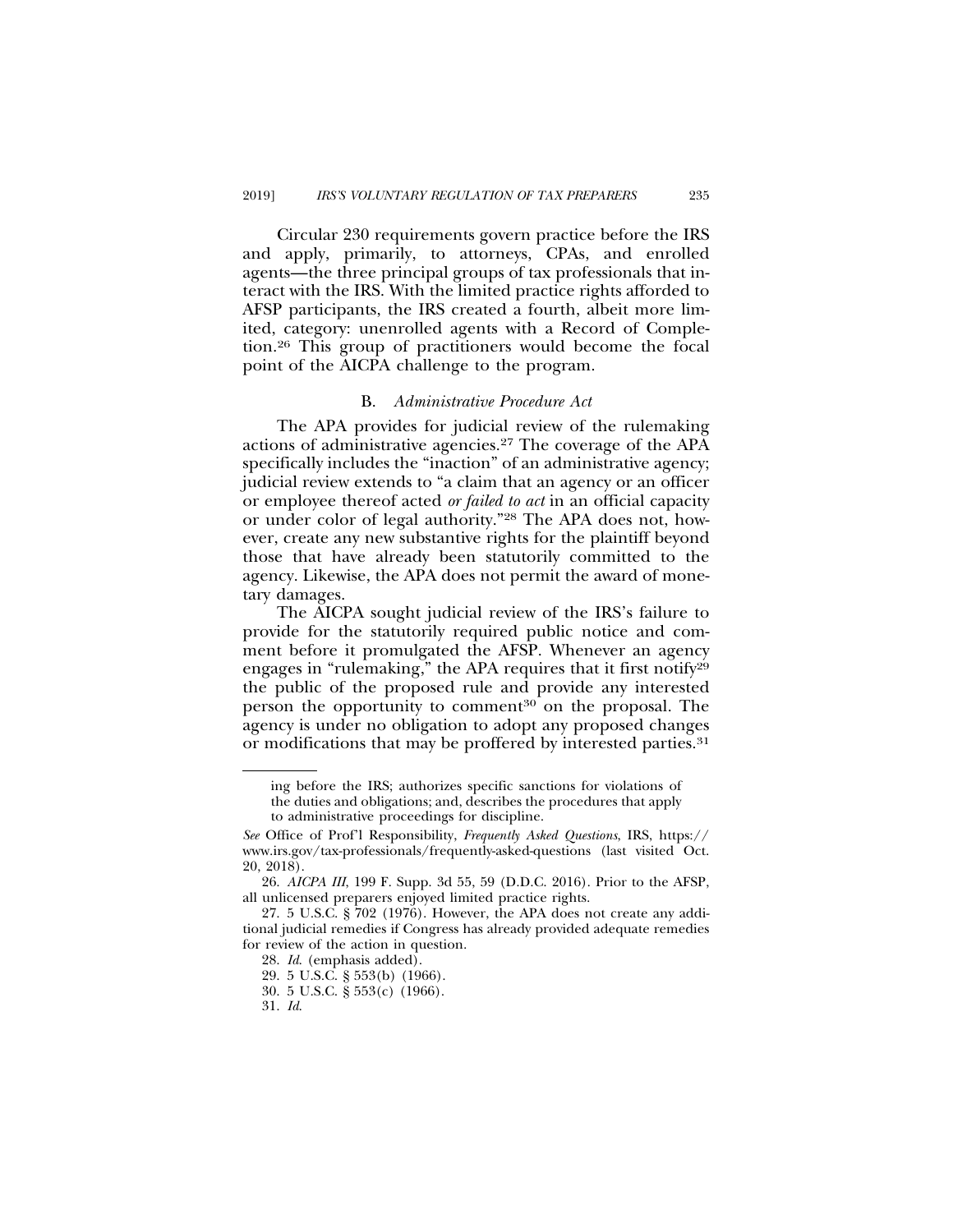The agency must provide for the statutory notice and comment unless an exception to the general rule applies. The APA provides that the notice and comment provisions do not apply "*to interpretative rules*, general statements of policy, or rules of agency organization, procedure, or practice."32 Following this, the IRS asserted that the notice and comment requirement should be excused because the AFSP is merely an interpretive<sup>33</sup> rule. The AICPA argued that the IRS was not engaged in interpretive rulemaking; to the contrary, the AICPA asserted that the general rule was applicable because the rulemaking was—to use a judicially-created term of art— "legislative" in nature.34

## C. *District Court Decisions*

The District Court twice ruled that the AICPA lacked standing to challenge the AFSP. Its first decision held that the AICPA lacked constitutional standing and thus it was not the proper aggrieved party to undertake the litigation.35 The AICPA proffered three theories regarding the standing requirement.36 All three rationales were rejected by the District Court and it concluded that the AICPA did not have the requisite standing and, accordingly, dismissed the action. The merits of the AICPA's challenge to the AFSP were not considered.

The D.C. Circuit reversed the District Court and held that the AICPA did, in fact, have "competitor" standing to maintain

*AICPA I*, 2014 WL 5585334, at \*3.

<sup>32. 5</sup> U.S.C. § section 553(b)(1)(3)(A) (1966) (emphasis added).

<sup>33.</sup> *See AICPA IV,* No. 16-5256, 2018 WL 3893768 (D.C. Cir. 2018) (using the terms "interpretative" and "interpretive" interchangeably).

<sup>34.</sup> *Id.* at \*10 ("The AICPA argues the Revenue Procedure is a legislative rule and therefore had to be adopted through notice and comment rulemaking pursuant to the APA, 5 U.S.C. § 553.").

<sup>35.</sup> *AICPA I*, No. 12-1190, 2014 WL 5585334, at \*4 (D.D.C. Oct. 27, 2014).

<sup>36.</sup> The three theories are:

<sup>(1) &</sup>quot;employ individuals [i.e., uncredentialed tax preparers] who will be injured by the additional regulatory burdens created by the AFS Rule"; (2) "will be directly injured by the AFS rule because it requires firms to 'take reasonable steps' to ensure that their newly regulated employees comply with Circular 230"; and (3) "will suffer injuries because the rule will cause confusion among consumers."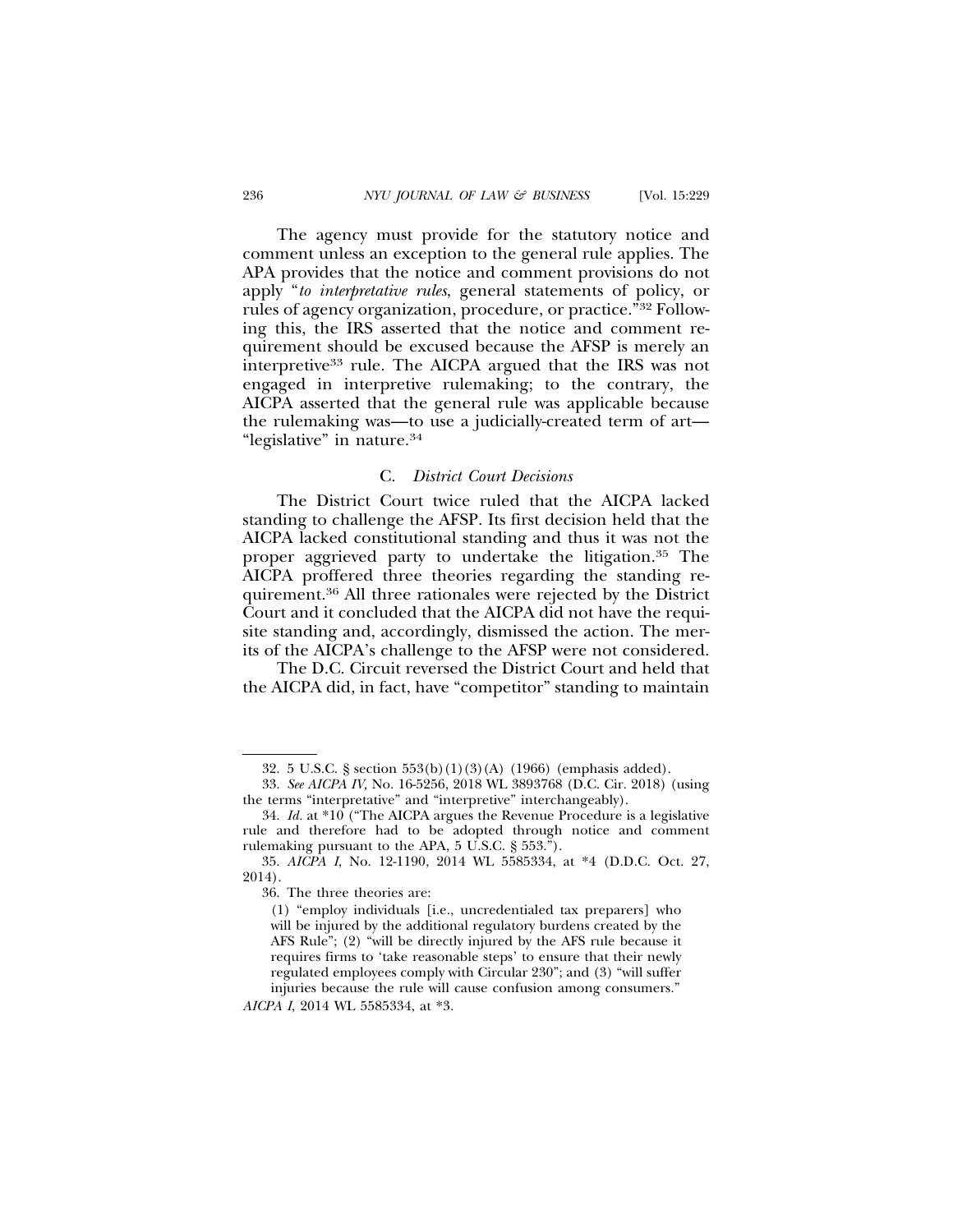the action.37 On remand, the District Court once again dismissed the AICPA's challenge, albeit on prudential standing grounds. Prudential standing is more properly viewed as a question of statutory interpretation, rather than a jurisdictional issue. The doctrine seeks to determine whether the challenged source of authority had envisioned the plaintiff's particular cause of action. If so, the plaintiff is within the zone of interests sought to be protected by the statute.

The District Court found that the relevant statutory authority relied upon by the IRS to promulgate the AFSP was contained in 31 U.S.C. § 330, which governs "Practice before the Department." The statute provides, in relevant part:

[T]he Secretary of the Treasury may—

(1) regulate the practice of representatives of persons before the Department of the Treasury; and

(2) before admitting a representative to practice, require that the representative demonstrate—

(A) good character;

(B) good reputation;

(C) necessary qualifications to enable the representative to provide to persons valuable service; and

(D) competency to advise and assist persons in presenting their cases.38

The District Court held that the primary purpose of this statute was focused on "consumer protection" and not the protection of tax professionals.39 Whether this interpretation was correct—e.g.*,* the statute is, in fact, indifferent to the concerns of tax professionals—would be revisited by the D.C. Circuit.

As a result of granting both of the IRS's motions to dismiss, the District Court did not ever reach the merits of the AICPA's position with regard to the IRS's authority to promul-

<sup>37.</sup> *AICPA II*, 804 F.3d 1193, 1194 (D.C. Cir. 2015) ("[W]e conclude that Appellant has adequately alleged the program will subject its members to an actual or imminent increase in competition and that it therefore has standing to pursue its challenge.").

<sup>38. 31</sup> U.S.C.A. § 330 (West 2015).

<sup>39.</sup> *AICPA III*, 199 F. Supp. 3d 55, 69 (D.D.C. 2016) (identifying "Congress's purpose in enacting § 330(a) as one of consumer protection").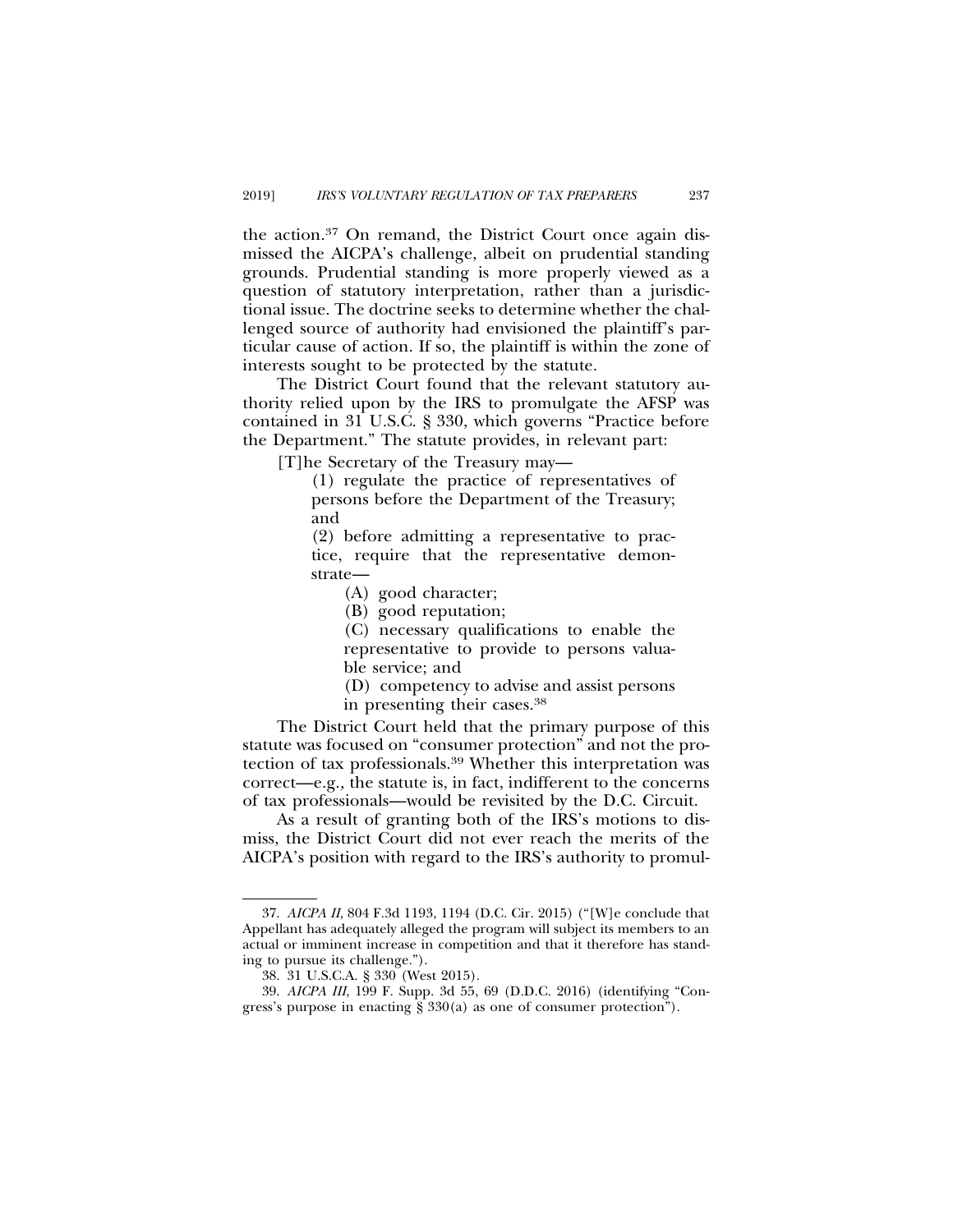gate the AFSP.40 This, in turn, led the AICPA to request in its brief to the D.C. Circuit, should the Court find the AICPA had satisfied the zone-of-interests test, not to remand the case back to the District Court for further consideration. Instead, since the question of the IRS's authority was a matter of law, the Court should decide the merits itself. The IRS opposed that request.

## D. *D.C. Circuit Decisions*

The initial appeal to the D.C. Circuit resulted in a reversal of the District Court's first dismissal for lack of standing. On remand, however, despite the D.C. Circuit holding that the AICPA had standing, the IRS raised the "zone of interests" doctrine, which had not been considered in the earlier proceeding. As discussed above, the District Court agreed with the IRS position and, despite a significantly lower bar, concluded that the AICPA failed to allege any conceivable injury that fell within the zone of interests that section 330 was arguably meant to protect. Accordingly, the District Court again dismissed the AICPA's challenge to the AFSP, without reaching the merits. The District Court's second dismissal was, likewise, appealed to the D.C. Circuit for review.

# 1. *Majority Opinion*

When the case came before the D.C. Circuit for a second time, the judges once more revisited the question of standing to challenge the AFSP. With the constitutional standing question disposed of in its earlier opinion, the Court now focused its attention on the prudential and/or statutory interpretation nature of the zone-of-interests test. The three-judge panel unanimously held that the AICPA had properly alleged a cognizable injury, and that injury was within the contemplated zone of interests protected by the statute. Accordingly, the AICPA was properly before the Court with its challenge that

<sup>40.</sup> As one commentator has noted, had the Court actually reached the merits, it may have ruled in favor of the IRS. *See* Johnson, *supra* note 20, at 226 n.63 ("Although the district court did not reach the merits, the government might have won if it had. The same judge decided *Loving* and *AICPA.* In *Loving,* the judge had suggested in *dictum* that the IRS try a voluntary program, a fact the judge noted in *AICPA*."). *See also Loving II*, 920 F. Supp. 2d 108, 111 (D.D.C. 2013); *supra* note 13 and accompanying text.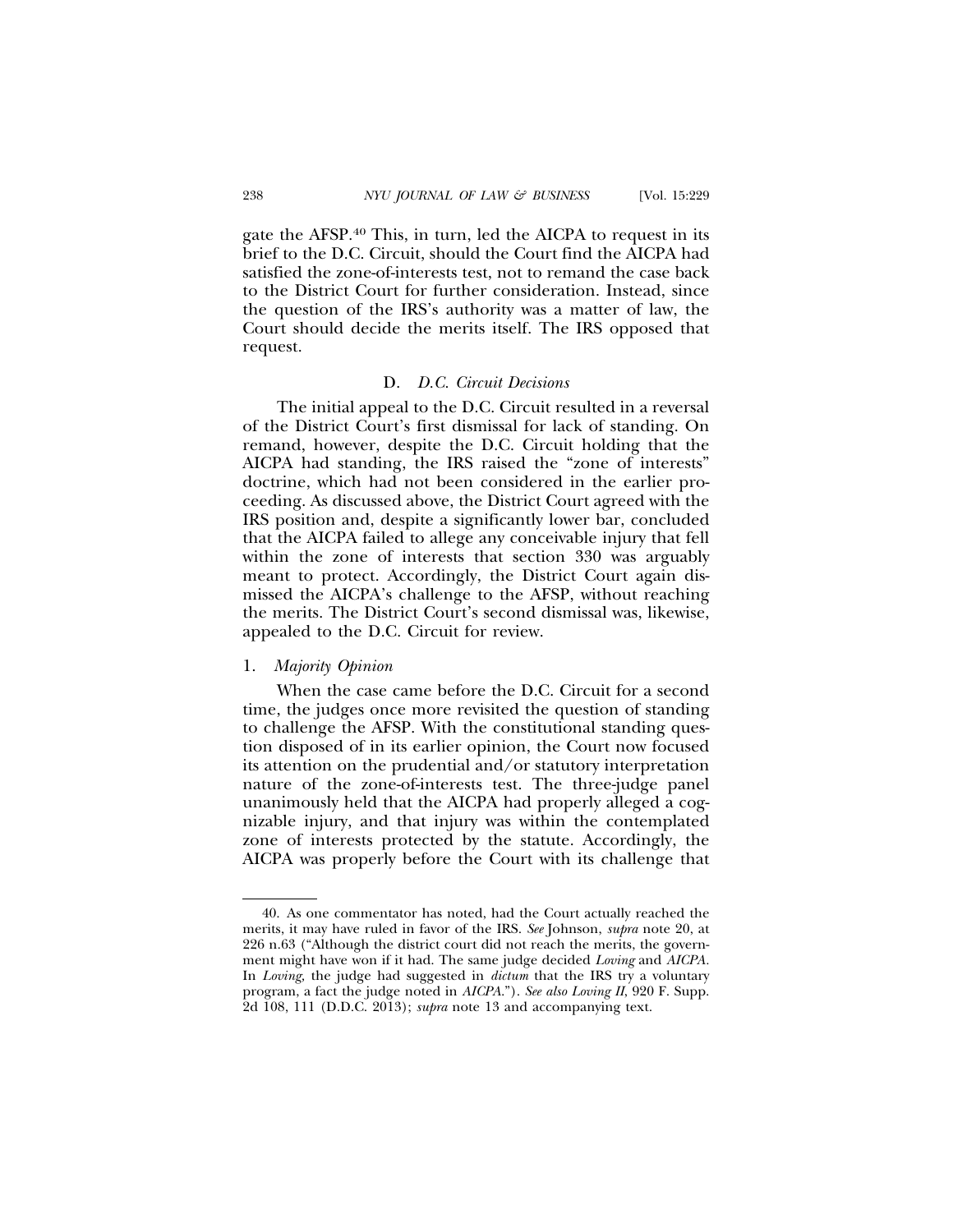sought to redress the injuries to its members from the adoption of the AFSP. The panel was unanimous on both branches of the jurisdiction inquiry.

In its second decision, the Court found that the scope of 31 U.S.C § 330 was much broader and more encompassing than the limited focus of "consumer protection" articulated by the District Court. That broader reading of the statute brought the AICPA within the contemplated zone of interests and, therefore, satisfied the prudential considerations of the test. Then, instead of remanding to the District Court, the Court decided the merits of the challenge directly. On the merits, the Court unanimously ruled in favor of the IRS.

### 2. *Dissenting Opinion*

The singular difference between the majority opinion and the dissent, albeit a significant one, was the characterization of the AFSP. The majority concluded that because the AFSP was voluntary in nature, it was an interpretive rule and outside the scope of the APA. The dissent, conversely, viewed the promulgation of the AFSP as a significant regulatory undertaking and, accordingly, found that it was legislative in nature. As such, the AFSP was squarely within the scope of the APA, and thus the IRS was required to comply with the notice and comment provisions of the APA to legally promulgate the AFSP. Because the IRS did not provide the requisite notice and comment, the dissent insisted, the AFSP was unlawful and should be vacated.

In reaching that conclusion, the dissent was not persuaded of the voluntary nature of the AFSP. The dissent noted that while participation in the program was voluntary for the individual preparer, it had two "binding" effects on other actors. For those who employed the participating unenrolled preparer, the level of supervisory burden was increased because of the application of Circular 230.41 Those supervisors would now have an affirmative duty to ensure the AFSP participants they employ comply with the requirements of Circular 230.

For those tax preparers who elected not to participate in the AFSP, their limited practice rights were eliminated. They were no longer entitled to represent clients before the IRS in

<sup>41.</sup> *AICPA IV*, No. 16-5256, 2018 WL 3893768, at \*3, \*16 (D.C. Cir. 2018) (Griffith, J., concurring in part and dissenting in part).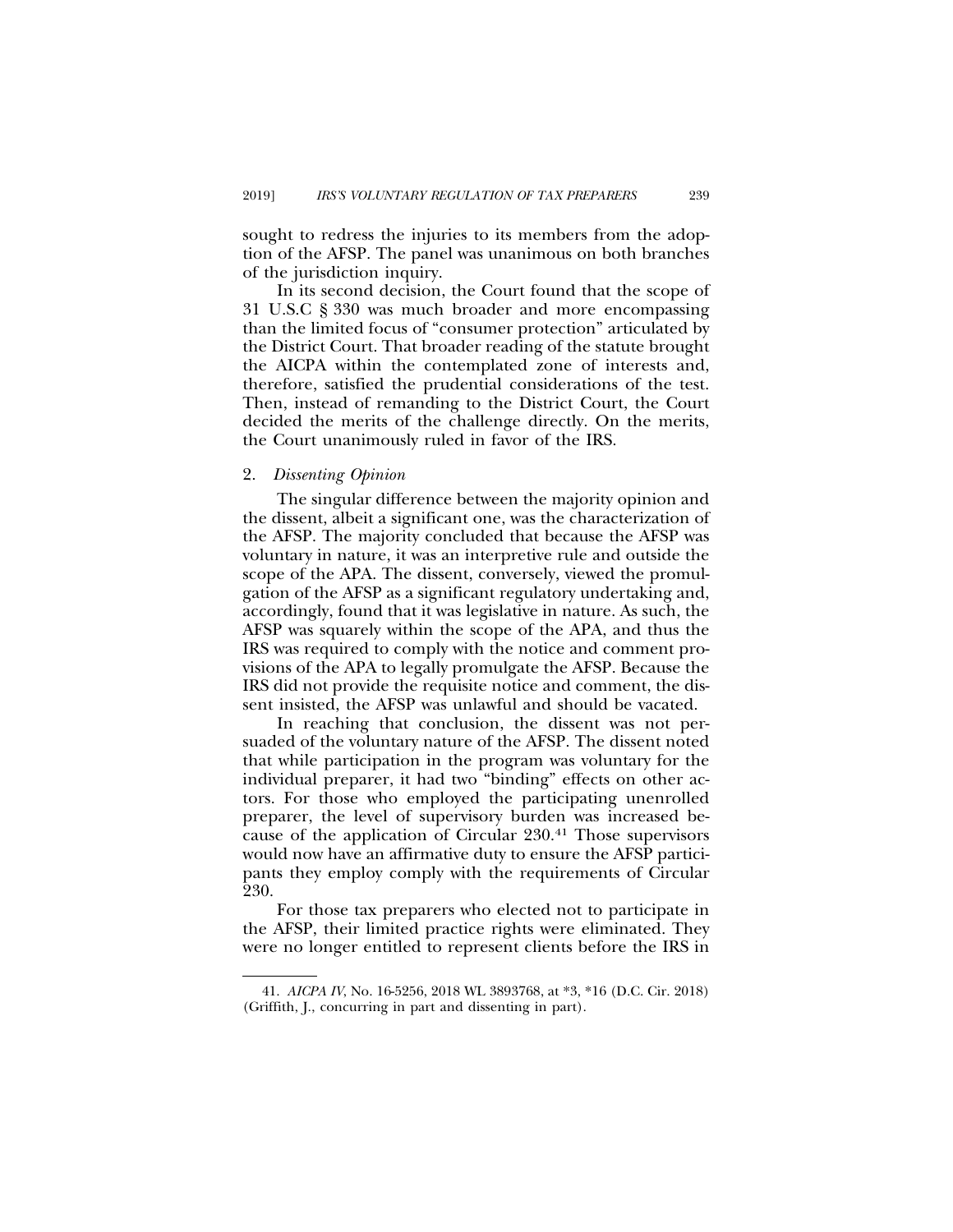any proceeding; only participating unenrolled preparers now had those limited rights. This changed the regulatory landscape. Prior to the adoption of the AFSP, all unlicensed tax preparers enjoyed limited practice rights. The removal of limited practice rights made the decision to opt-out of the AFSP a significantly costly one for the non-participant.

## II.

## **ANALYSIS**

This analysis reviews three major themes presented by the four opinions and one dissent. The majority of the judicial analyses, including all of the first three opinions, was solely focused on the question of standing. Article III standing and prudential standing were considered in detail, and the D.C. Circuit held that the AICPA met the requirements of both. In so holding, the Court significantly strengthened the competitor standing doctrine and provided a roadmap to increased associational challenges to IRS regulations.

On the merits, the D.C. Circuit reached the question of whether the IRS had the statutory authority to regulate unlicensed tax preparers, albeit under a voluntary system. It concluded, unanimously, that the IRS had such authority, despite having ruled in *Loving* that the IRS did not have the authority to impose the mandatory regulation of the tax preparation industry.

The majority also held that the IRS action was interpretive in nature and, accordingly, that notice and comment pursuant to the APA was not required. The dissent conversely argued that the AFSP was, despite voluntary participation, a legislative action specifically covered by the APA. Therefore, its promulgation without notice and comment was unlawful. The dissent agreed that the IRS had the authority to adopt the AFSP, but that its adoption was procedurally flawed.

## A. *Standing to Challenge the AFSP*

The standing question received the most judicial attention, with the District Court twice dismissing the AICPA's challenge for lack of standing. The first decision concluded that the AICPA did not meet the requirements for associational standing, and thus failed to satisfy the fundamental Article III requirements for Constitutional standing. On remand, after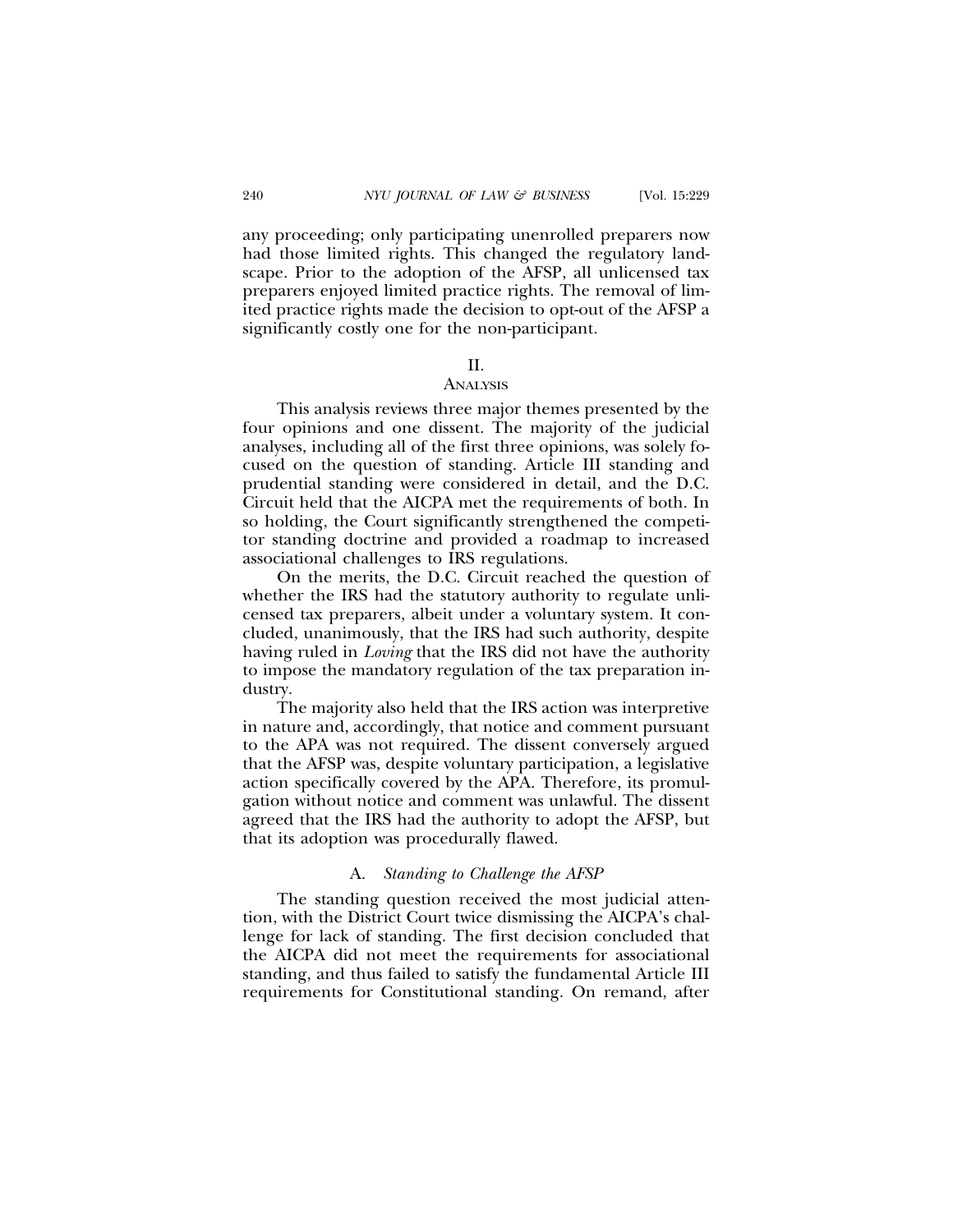that decision had been reversed, the District Court again dismissed the AICPA's lawsuit, on what can be referred to as prudential standing grounds. This, too, was reversed by the D.C. Circuit. The common thread of the District Court's view was an exceedingly narrow one of the AICPA's ability to satisfy the standing doctrine because it was not harmed by the adoption of the AFSP.

Conversely, the D.C. Circuit took a more expansive view of both issues. It bears mention that before the D.C. Circuit issued the most recent decision and after the District Court dismissed the AICPA's lawsuit for a second time, the Tenth Circuit in *Rivera v. IRS*42 dismissed a facial challenge to the AFSP on lack of standing grounds.<sup>43</sup> The *Rivera* decision held that the plaintiff failed to allege a cognizable injury that would meet the requirements for standing. The D.C. Circuit did not mention *Rivera* in its decision.

Fundamentally, under Article III of the U.S. Constitution, standing is a jurisdictional prerequisite that must be attained before a plaintiff is properly before the court. The plaintiff must prove that: (1) he has suffered an "injury in fact" that is concrete, particularized, and actual or imminent; (2) a causal connection exists between the injury and the conduct complained of; and (3) the injury will likely be redressed by a decision favorable to the plaintiff.<sup>44</sup>

When the plaintiff is an association (rather than an individual), the test is focused on whether any individual member

<sup>42.</sup> Rivera v. IRS, 708 F. App'x 508 (10th Cir. 2017).

<sup>43.</sup> In some respects, *Rivera* addressed a more direct standing question than the AICPA litigation (which concerned associational standing). The plaintiff in *Rivera* was a sole practitioner. However, the *Rivera* pleading contained mere conclusory statements and did not contain any facts that the plaintiff had suffered an injury as a consequence of the AFSP. *Id.* at 513. ("[T]he only allegation of injury [plaintiff] offers in the complaint to support this claim is that [plaintiff] is 'adversely affected and aggrieved by the AFSP.' This conclusory allegation merely repeats the elements of a cause of action . . . and thus is not sufficient to establish an injury in fact . . . let alone one that is concrete, particularized, and actual or imminent.") (citations omitted).

<sup>44.</sup> Lujan v. Defenders of Wildlife, 504 U.S. 555, 560–61 (1992). This often-cited Supreme Court decision articulates the judicial framework to test whether a plaintiff has standing to maintain a given legal action before the court.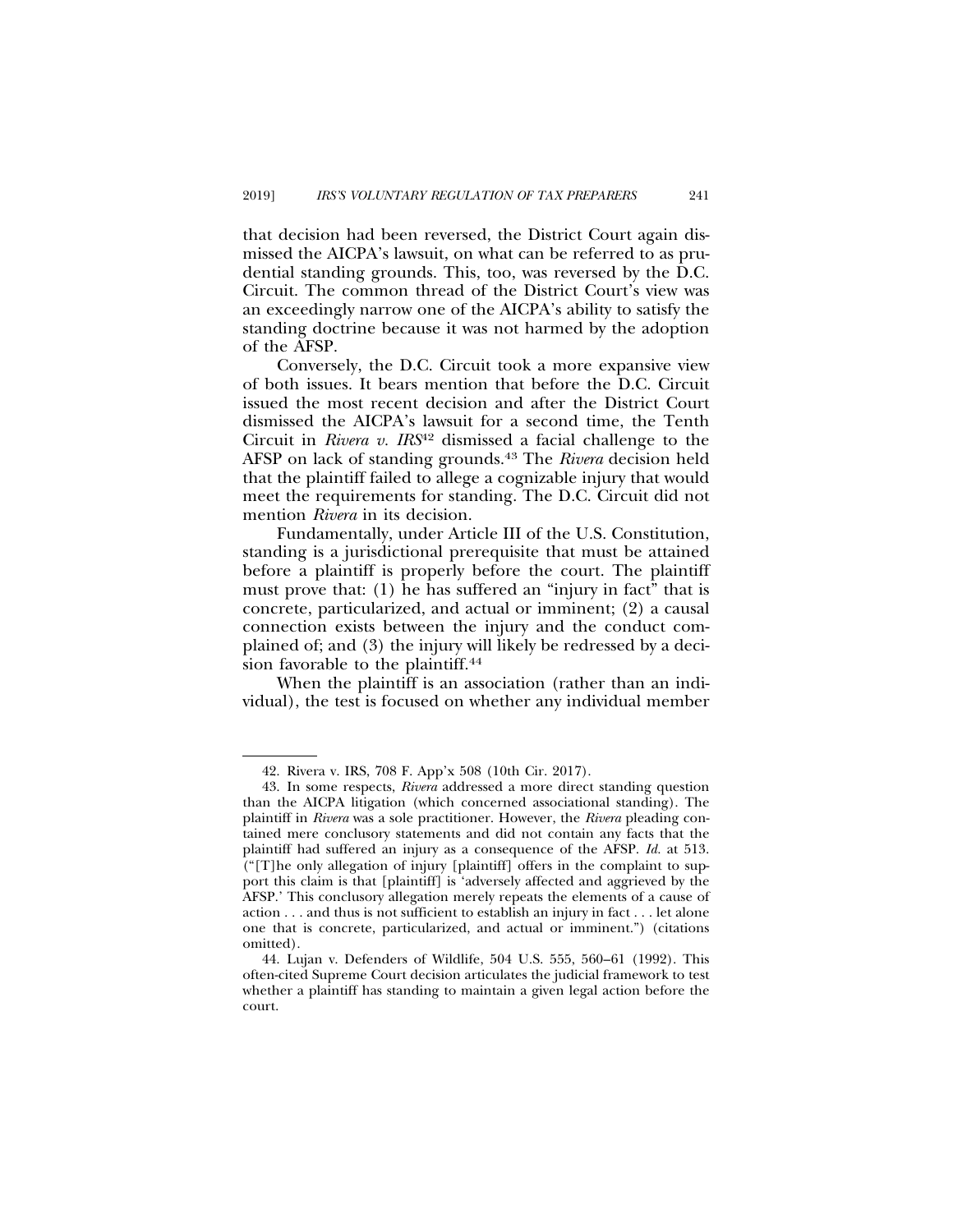of the association can satisfy the standing requirements.45 If a given member of the association has Article III standing, then the association, derivatively, has what is referred to as associational standing and may maintain the action on behalf of its membership. The District Court was unpersuaded by the three arguments proffered by the AICPA. In particular, the Court was not convinced that the AICPA met the requirements for "competitor" standing, a doctrine that recognizes "injury" for standing purposes when government action increases the competitive playing field.46 The Court found that the assertion of an increase in competition from program participants was "pure conjecture," not fact. Court also noted that "Plaintiff's speculative allegations that customers will utilize Program-participating unenrolled tax preparers instead of CPAs . . . do not bridge the 'gulf between . . . the 'imminent' injury that suffices and the merely 'conjectural' one that does not.'"47

But it was the very nature of the increased competition that the D.C. Circuit viewed differently. The creation of a fourth class of tax preparer, the unenrolled participant, to compete against the already established CPAs, attorneys, and enrolled agents who prepared tax returns, would intensify "competition as a result of the challenged government action."48 It is this increased competitive environment resulting from the AFSP that generated the "injury" that permitted the AICPA to successfully assert standing—and maintain its challenge.

<sup>45.</sup> *AICPA I* explains this test in greater detail:

When an organization is suing on behalf of its members, it must establish "representational" or "associational" standing. To do so, it needs to show that "(1) at least one of [its] members has standing to sue in her or his own right, (2) the interests the association seeks to protect are germane to its purpose, and (3) neither the claim asserted nor the relief requested requires the participation of an individual member in the lawsuit."

No. 12-1190, 2014 WL 5585334, at \*4 (D.D.C. Oct. 27, 2014) (citations omitted).

<sup>46.</sup> *Id*. at \*7 ("Increased competition stemming from governmental action can, under certain circumstances, provide a basis for standing.") (citing Sherley v. Sebelius, 610 F.3d 69, 73 (D.C. Cir. 2010)).

<sup>47.</sup> *Id.* at \*8 (quoting Dek Energy Co. v. FERC, 248 F.3d 1192, 1195 (D.C. Cir. 2001)).

<sup>48.</sup> *AICPA II,* 804 F.3d 1193, 1194–95, 1197 (D.C. Cir. 2015).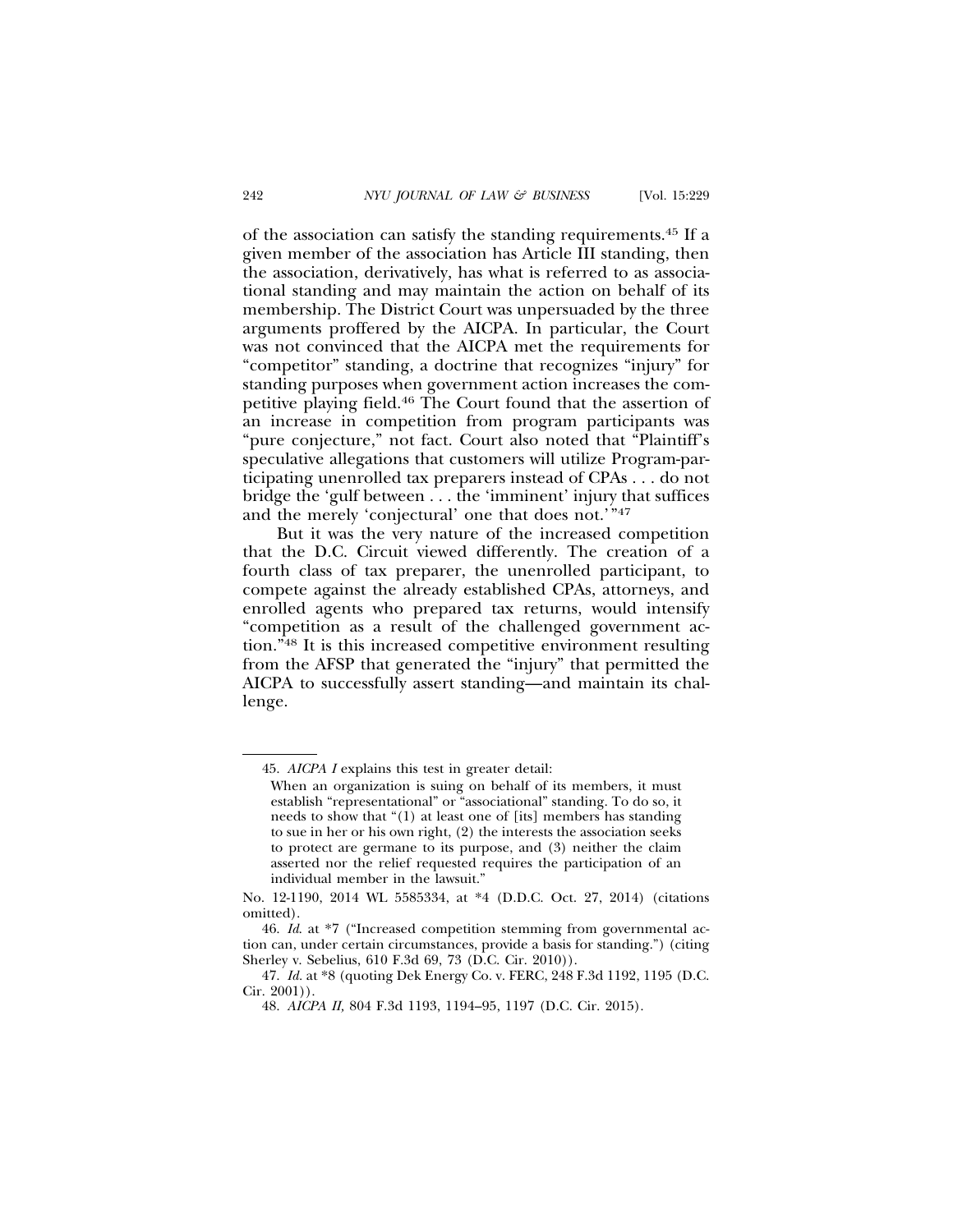More importantly, the D.C. Circuit dismissed the District Court's concern that the alleged increased competition was too speculative to secure standing. The Circuit court explained that "although the Institute has offered no evidence that the competitive harm has yet occurred, our precedent imposes no such requirement. 'Because increased competition almost surely injures a seller in one form or another, *he need not wait until allegedly illegal transactions hurt him competitively before challenging the . . . governmental decision* that increases competition.'"49 This would appear to be the more realistic view of the doctrine; if the government changes the playing field as a result of its actions (e.g., increases competition), that is, in and of itself, harmful to the affected participants.

With the Article III standing issue resolved in favor of the AICPA, on remand the District Court took up the IRS's "zone of interests" challenge. Unfortunately, the D.C. Circuit had not reached this issue previously because it had not been raised at the initial hearing.<sup>50</sup> On remand, rather than address the merits of the challenge, the District Court agreed with the IRS that the AICPA was not within the zone of interests the statute sought to protect. Again, the court took an incredibly narrow view of a prudential standing doctrine to dismiss the AICPA's lawsuit.<sup>51</sup> This, in light of the D.C. Circuit reversal, was an unfortunate exercise of judicial economy.

The District Court inexplicitly decided not to revisit its initial conclusion that one of the proffered injuries suffered by the AICPA, the increased supervisory burden of unenrolled preparers who participate in the AFSP, could serve as a basis for meeting the zone-of-interests test. "In particular, the Court in AICPA I carefully considered Plaintiff's supervisory-harm argument and rejected it, concluding that, to the extent Plaintiff suffered any harm at all, it derived not from the AFS Program

<sup>49.</sup> *Id*. at 1198 (citing *Sherley*, 610 F.3d at 72) (emphasis added).

<sup>50.</sup> *AICPA III,* 199 F. Supp. 3d 55, 60 (D.D.C. 2016) ("[T]he court gave passing mention to an issue raised by the IRS for the first time on appeal namely, that AICPA's 'grievance does not arguably fall within the zone of interests protected or regulated by the statutory provision it invokes.' But because 'the IRS never presented this argument to the district court,' the D.C. Circuit declined to address it." (citations omitted)).

<sup>51.</sup> *Id.* at 63 ("[I]t becomes clear that the only 'injury in fact' that has been affirmatively found to exist by either this Court or the D.C. Circuit is AICPA members' competitive injury resulting from brand dilution.").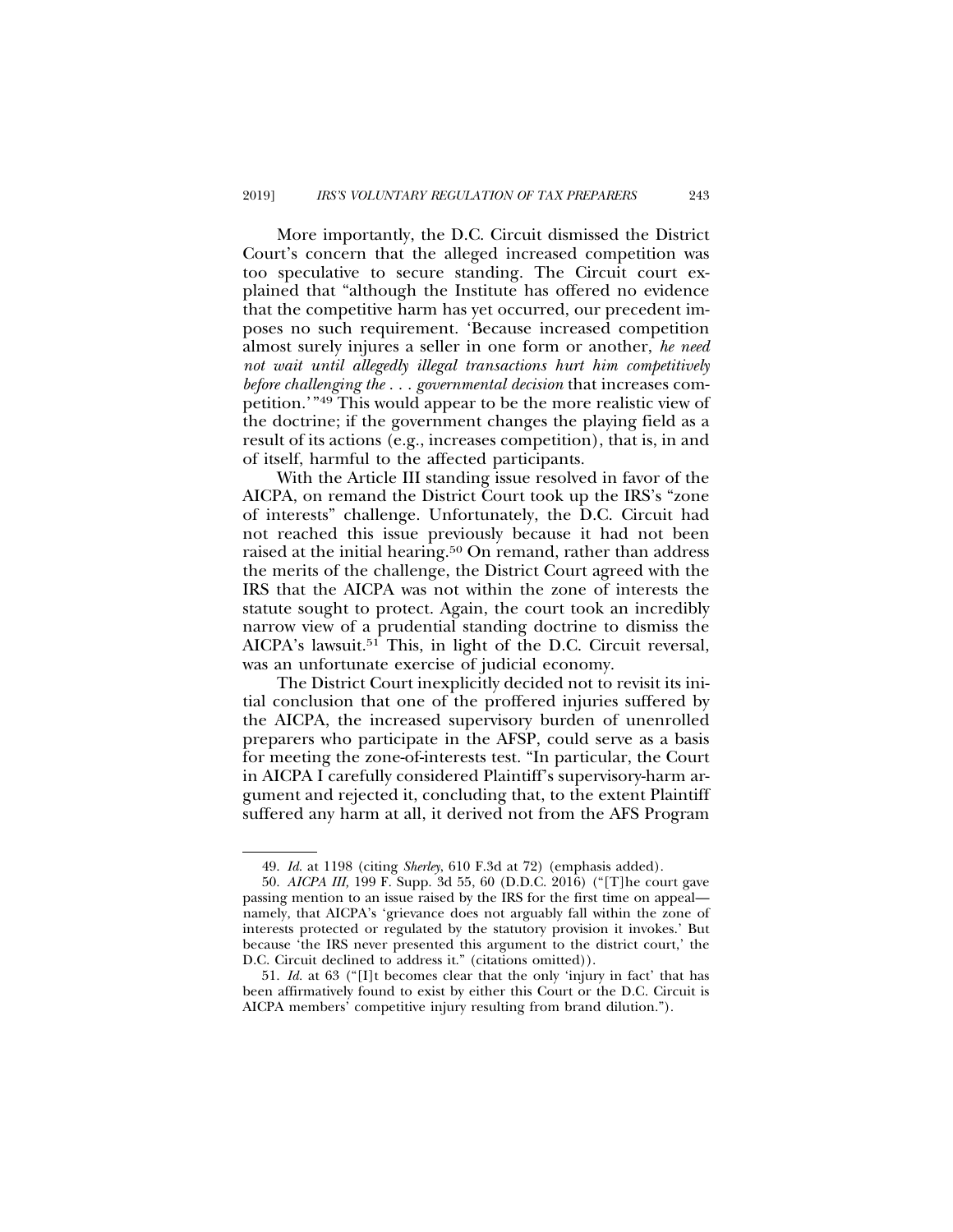but from supervisory obligations imposed by Circular 230. AICPA disagrees with that conclusion, but offers no convincing argument for why it must be revised."52 Instead the District Court, on remand, chose to solely test whether the "competitive-harm-by-dilution" theory satisfied the zone-of-interests test.53

The District Court's unusually restrictive view of the zoneof-interests test is puzzling because the "test is not 'especially demanding.'"54 A unanimous Supreme Court observed that: "It is 'perhaps more accurat[e],' though not very different as a practical matter, to say that the limitation *always* applies and is never negated, but that *our analysis of certain statutes will show that they protect a more-than-usually 'expan[sive]' range of interests.*"55 Moreover, the Court observed, not only is the test "not especially demanding," but emphasized that "[i]n that context we have often 'conspicuously included the word "arguably" in the test to indicate that *the benefit of any doubt goes to the plaintiff,*' and have said that the test '*forecloses suit only when a plaintiff's "interests are so marginally related to or inconsistent with the purposes implicit in the statute that it cannot reasonably be assumed that"*' Congress authorized that plaintiff to sue."56

In applying the zone-of-interests test to the AICPA's proffered injuries, it would seem that that District Court reversed the admonishments the Supreme Court articulated in *Lexmark* and instead adopted a cramped and constricted view of its application to the litigants. The District Court went so far as to exclude consideration of the zone-of-interests analysis that included *persons regulated by the statute*, of which the AICPA's members were squarely within, and singularly focused on those whom the statute sought to *protect*. Despite the District Court's focus, the D.C. Circuit found that the AICPA members

<sup>52.</sup> *Id.* at 63–64 (citation omitted).

<sup>53.</sup> *Id.* at 64 ("Given that the zone-of-interests test may only be satisfied by an extant Article III injury, the competitive-harm-by-brand-dilution injury is thus the only relevant "grievance" for determining whether AICPA satisfies the zone-of-interests test.") (citation omitted).

<sup>54.</sup> Lexmark Int'l, Inc. v. Static Control Components, Inc., 572 U.S. 118, 130 (2014) (citation omitted).

<sup>55.</sup> *Id.* at 129–30 (emphasis added) (citation omitted).

<sup>56.</sup> *Id*. at 130, 134 S. Ct. at 1389 (emphasis added) (citation omitted).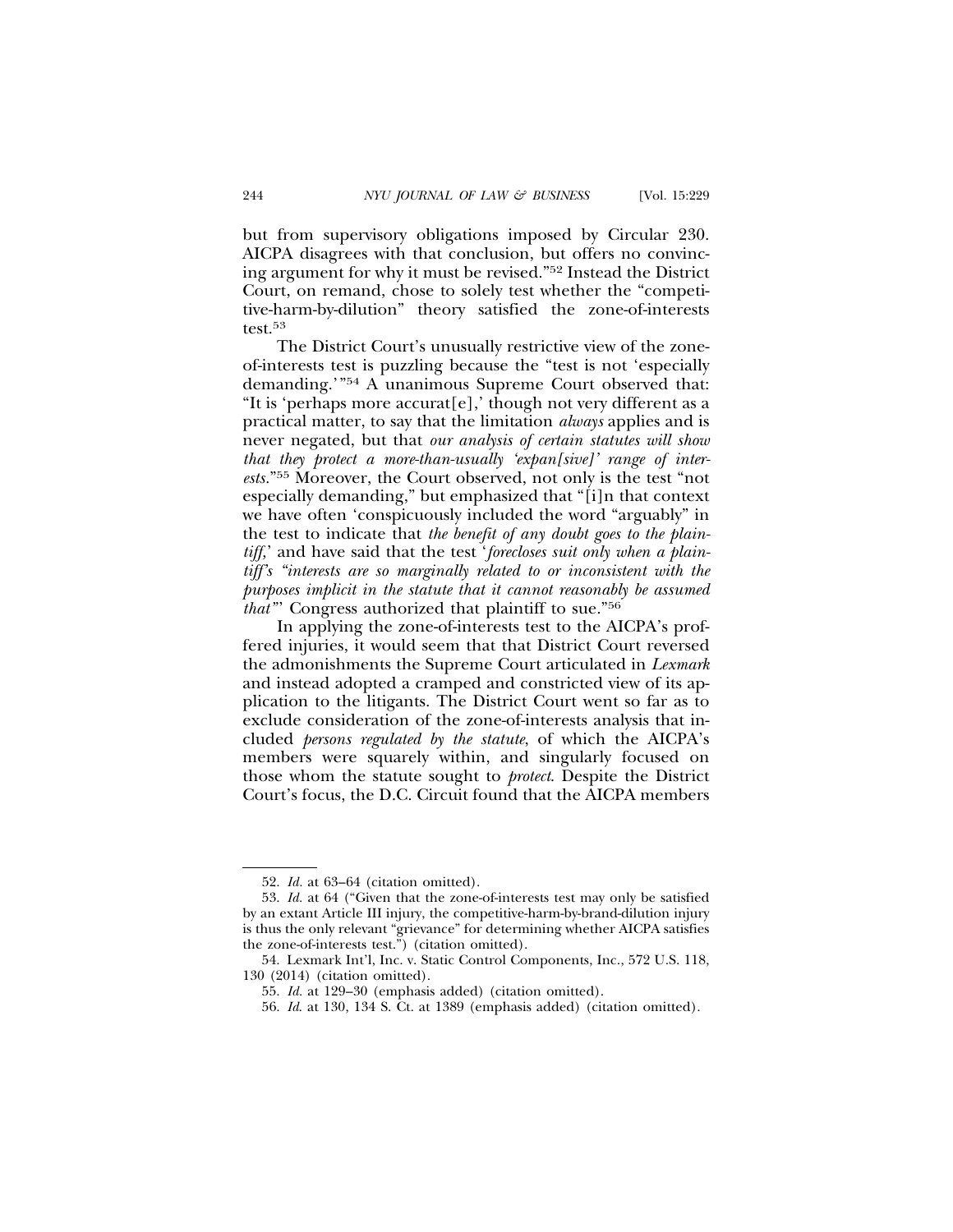were regulated (albeit indirectly) by the statute<sup>57</sup>—and thus squarely within the zone of interests.<sup>58</sup>

It concluded the standing analysis with the succinct observation that: "Because the AICPA has a grievance that supplies both constitutional and statutory standing, we need not consider its alternative argument that it has statutory standing by virtue of its members' grievance as competitors to unenrolled preparers with a credential issued by the IRS."59 Although the District Court had concluded that the AICPA had failed to establish that it had standing as a competitor, the D.C. Circuit found it unnecessary to resolve that point.

#### B. *Statutory Authority to Promulgate the AFSP*

Surprisingly, despite all the attention given to the standing question across four separate decisions, the D.C. Circuit disposed of the merits issue, e.g., whether the IRS, in fact, had the statutory authority to adopt the AFSP, in a scant three pages.<sup>60</sup> The Court relied on 31 U.S.C. § 330(a), which permits the IRS to "'[r]egulate the practice of representatives . . .' and to admit to practice only individuals of good character and good reputation, who have the necessary qualifications and competence."61 It was this statutory underpinning that supported the voluntary AFSP.

The D.C. Circuit had held, in *Loving*, that this code section did not authorize the IRS to create and implement a mandatory program to regulate unlicensed tax preparers. Predictably, the AICPA argued that the Court's analysis in *Loving*

<sup>57.</sup> *AICPA IV*, No. 16-5256, 2018 WL 3893768, at \*7–8 (D.C. Cir. 2018) (D.C. Cir. 2018). By holding that the AICPA members were regulated by the statute, the Court did not reach the District Court's conclusion that the statute did not "protect" the interest of the AICPA. *Id*. at \*8.

<sup>58.</sup> *See id.* ("The IRS argues AICPA members are not regulated by the Program and therefore have no interest in avoiding regulation. We disagree; as we explained when assessing the AICPA's constitutional standing, the Program regulates AICPA members, albeit indirectly, by imposing supervisory duties on them.").

<sup>59.</sup> *Id.*

<sup>60.</sup> *Id.*

<sup>61.</sup> *Id.* at \*8. The Court, in addition, noted that IRC section  $7803(a)(2)(A)$  "grants the ... IRS 'the power to administer, manage, conduct, direct, and supervise the execution of the and application of the internal revenue laws or related statutes,' which obviously includes section 330(a)." *Id*. at \*8–9.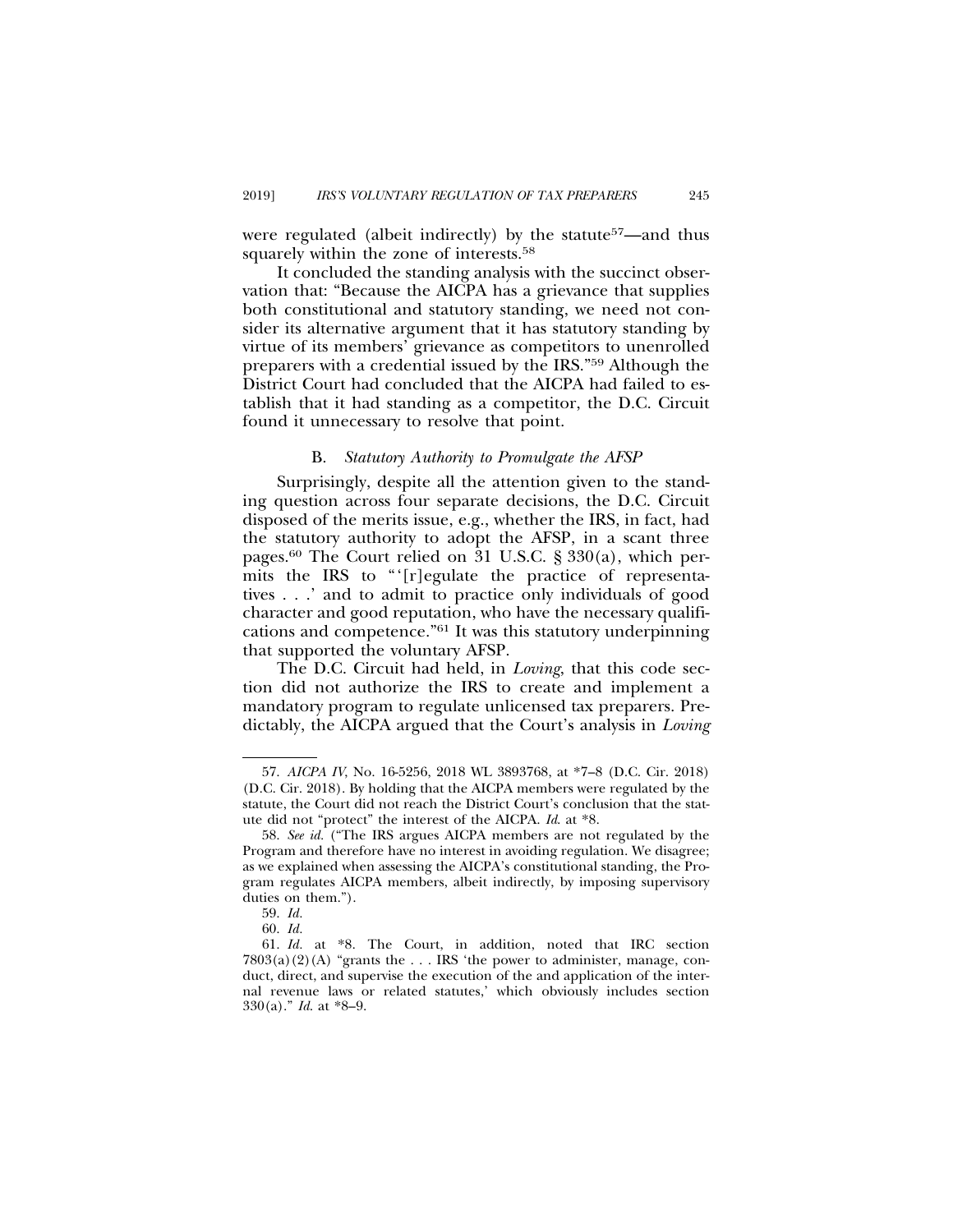also applied to a voluntary program to regulate unlicensed tax preparers. The Court, surprisingly, was unpersuaded that its earlier opinion was relevant to these particular facts. Rather, it argued that nothing in the Program attempted to "resurrect regulations of the type that it enjoined in the *Loving* decisions. Unenrolled tax preparers who participate[d] in the program 'consent[ed] to be subject to the duties and restrictions relating to practice before the IRS in Circular 230,'; they d[id] not consent to be governed by Circular 230 insofar as they [were] engaged in the business of tax preparation."62 Accordingly, it reached the opposite conclusion with respect to IRS authority where a similar, but *voluntary* program, was promulgated pursuant to the same statute.<sup>63</sup>

But the majority view, *ispo dixit*, that the voluntary nature of participation in the AFSP distinguishes it from the mandatory program considered in *Loving* is far from persuasive. One glaring omission from its analysis was the impact the rulemaking had on tax practitioners who elected not to participate in the Program. It is difficult (if not disingenuous) to argue a program is voluntary if failing to volunteer results in what is effectively punishment.<sup>64</sup> At a bare minimum, under the AFSP, non-participating tax preparers lost the limited practice right that they had previously enjoyed.

The court was on more solid ground upholding the educational objectives of the Program. It reasoned that: "Consistent with its authority under  $\S 330(a)$ ... the IRS uses the edu-

<sup>62.</sup> *Id.* at \*9 (citation omitted). However, the District Court specifically took note of the similarities between the two programs. *See supra* note 14 and accompanying text. It was somewhat disingenuous for the Circuit Court to find that the programs are similar for standing purposes, but then dissimilar when considering the merits.

<sup>63.</sup> It should be noted that the three judges who decided *Loving v. IRS (Loving III)*, 742 F.3d 1013 (D.C. Cir. 2014), in 2014 were different from the three judges who decided *AICPA IV* in 2018. *Compare Loving III*, 742 F.3d 1013 (Judges Kavanaugh, Williams, and Sentelle), *with AICPA IV*, 2018 WL 3893768 (Judges Rogers, Griffith, and Ginsburg).

<sup>64.</sup> *See* Johnson, *supra* note 20, at 228 ("If a return preparer does not voluntarily satisfy the requirements of the AFSP, the IRS will withhold from her a certificate of completion, recognition on the IRS website, and representation privileges. Could those consequences be considered sanctions? The APA defines sanction broadly, to encompass deprivation of freedom, imposition of a fine, seizure of property, denial of a license, or 'taking other compulsory or restrictive action.").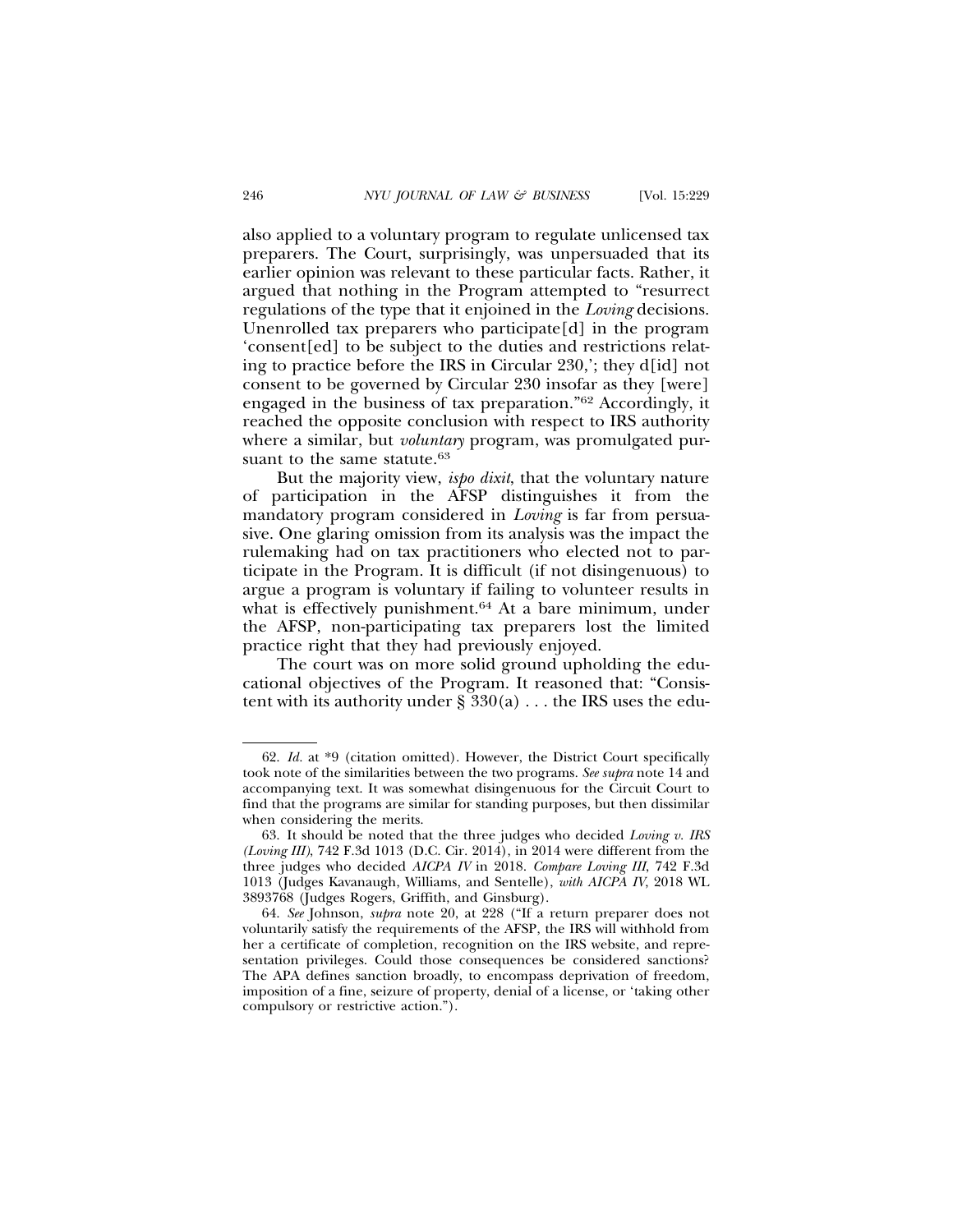cation, testing, and certification portions of the Program to ensure the unenrolled preparers who participate demonstrate the qualifications and competence necessary to practice before the agency."65 However, while this observation is correct, and framed in such a manner the AFSP would be within the statutory authority available to the IRS, the court did not address the consequences of having participating unenrolled preparers added to the existing tax preparation marketplace. In other words, the court took a decidedly different view of the IRS's impact on the market than it did in *Loving*.

In *Loving,* the D.C. Circuit considered six factors and held each militated against the IRS's assertion that it had the authority, pursuant to 31 U.S.C. § 330, to impose a mandatory regulatory scheme covering unlicensed tax preparers. It is the fifth factor that is most instructive in reviewing the claimed authority to implement a voluntary program. As the Circuit Court pointed out, "[f]ifth is the nature and scope of the authority being claimed by the IRS. The Supreme Court has stated that courts should *not* lightly presume congressional intent to implicitly delegate decisions of major economic or political significance to agencies."66

In addition to the CPA, attorney, and enrolled agent, the IRS has inserted into the mix the participating unenrolled preparer who has earned a Record of Completion and is listed in the IRS database of tax preparers.67 The D.C. Circuit did not mention what economic impact, if any, this "fifth factor" had in its conclusion that the AFSP was within the IRS's statutory authority.68

<sup>65.</sup> *AICPA IV*, 2018 WL 3893768, at \*6.

<sup>66.</sup> *Loving III*, 742 F.3d at 1021 (citing FDA v. Brown & Williamson Tobacco Corp., 529 U.S. 120, 160 (2000) ("[W]e are confident that Congress could not have intended to delegate a decision of such economic and political significance to an agency in so cryptic a fashion.")) (emphasis added). *See also supra* notes 10–12 and accompanying text.

<sup>67.</sup> *See supra* notes 13–14 and accompanying text.

<sup>68.</sup> In *Loving*, the Court observed: "If we were to accept the IRS's interpretation of Section 330, the IRS would be empowered for the first time to regulate hundreds of thousands of individuals in the multi-billion dollar taxpreparation industry. Yet nothing in the statute's text or the legislative record contemplates that vast expansion of the IRS's authority". *Loving III*, 742 F.3d at 1021 (emphasis added). That exact admonition would also seem to apply here, despite the "voluntary" nature of the AFSP.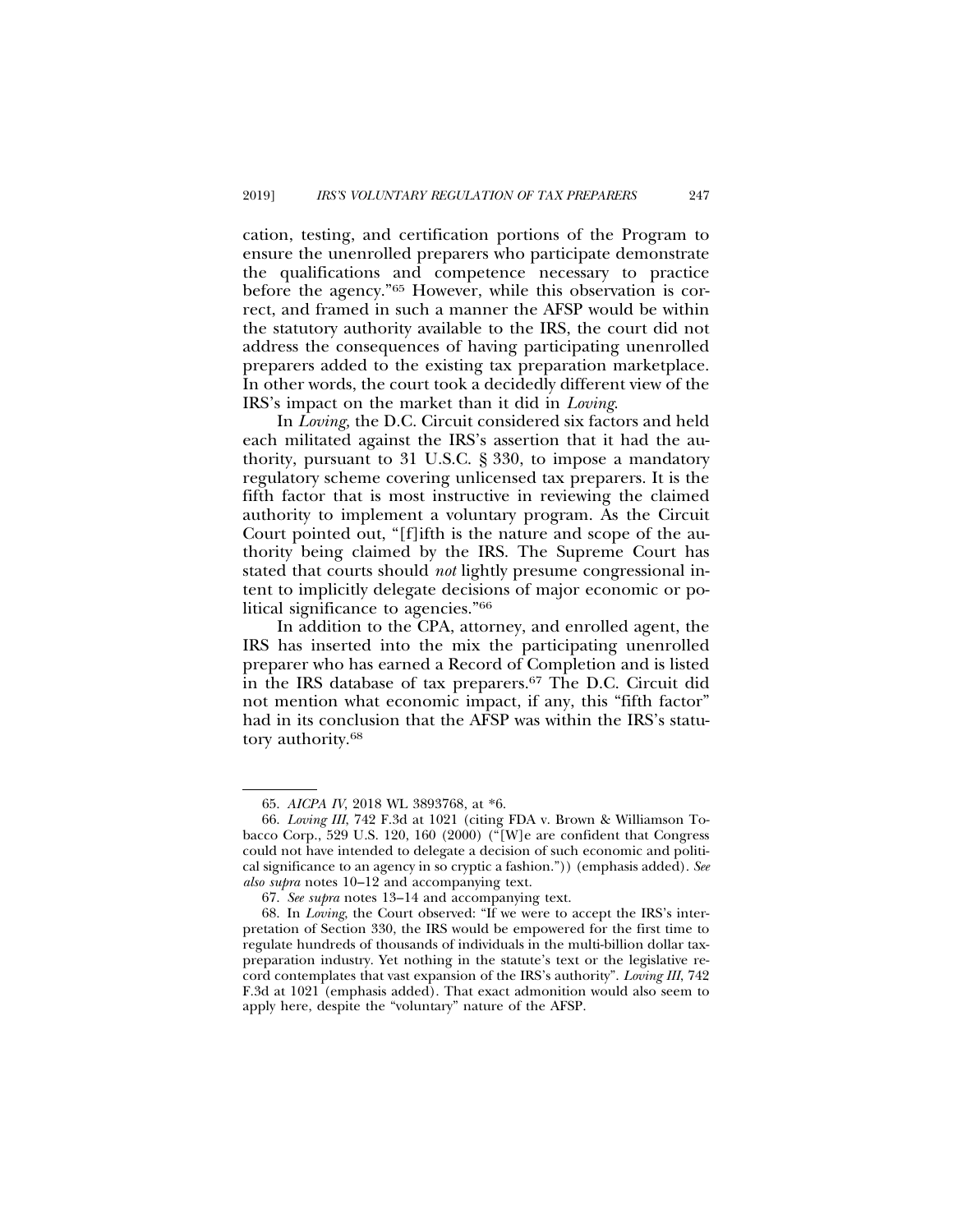Separately the Court held that IRC section  $7803(a)$  $(2)(A)^{69}$  provided the IRS with the necessary authority to list the participants with a Record of Completion in its database. "Section  $7803(a)(2)(A)$  is, however, relevant to the case because it is what authorizes the IRS to publish the public directory of individuals who hold a Record of Completion, an administrative step analytically distinct from the creation of the published data."70 Assuming that the IRS can prescribe the educational and testing requirements that lead to a Record of Completion, the economic impact of that credential, if any, should have been considered as part of the Court's own "fifth factor" in determining whether "publicity" is within the IRS's scope of authority.

As the Court observed, publication of the Record of Completion is a distinct step from the requirements to earn the Record of Completion.71 It can also be argued that the IRS can offer and provide unlicensed tax preparers the educational programs without the AFSP inducements. That would, of course, significantly diminish the attractiveness of the AFSP. However, such a basic continuing educational program would impose a significantly less intrusive impact on the business of tax preparation.

This particular line of inquiry could have been explored on a remand to the District Court. Specifically, the remand could have sought to focus the court's attention on the additional fact-finding needed to determine what degree of economic impact the AFSP has had on the tax preparation business. If its economic impact is minimal, the IRS should continue the program. If, however, the impact on the industry is meaningful, it should be tested against the "fifth factor" articulated in *Loving*.

<sup>69.</sup> The Code provides that "[d]uties The Commissioner shall have such duties and powers as the Secretary may prescribe, including the power to— (A) administer, manage, conduct, direct, and supervise the execution and application of the internal revenue laws or related statutes and tax conventions to which the United States is a party." I.R.C.  $\S 7803(a)(2)(A)$  (West 2015).

<sup>70.</sup> *AICPA IV*, 2018 WL 3893768, at \*10.

<sup>71.</sup> Again, it can be argued that this "distinct" provision of the AFSP can be viewed as a "sanction" against non-participating tax preparers if it results in adverse publicity (vis-a-vis unenrolled agents listed in the database) for not participating in the AFSP. *See* Johnson, *supra* note 20, at 228 n.89 (2015) ("Under some circumstances, adverse publicity can constitute a Sanction.").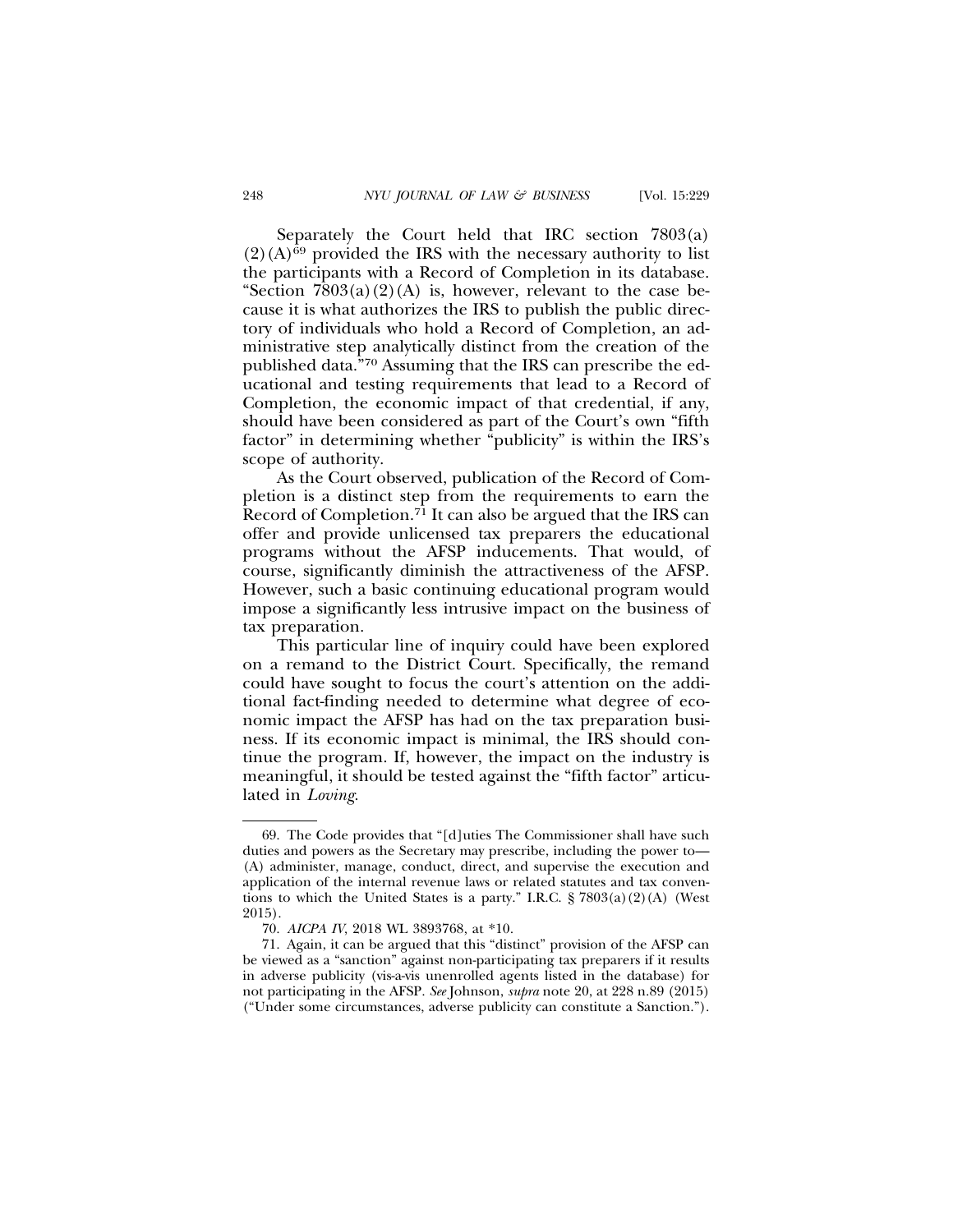## C. *Legislative v. Interpretive Rulemaking*

Finally, while the panel agreed that the AICPA had standing and the judges were unanimous that the IRS had statutory authority to adopt the AFSP, Judge Griffith disagreed on whether the notice and comment provisions of the APA applied to the rulemaking. His conclusion that it did apply rested on the belief that the AFSP was more than a simple interpretive rule, as held by the majority. His analysis concluded that the AFSP was legislative in nature and, thus, squarely within the APA's notice and comment requirements for agency rulemaking.72

The majority began its analysis with the observation that "an agency action constitutes a legislative rule only if 'the agency action binds private parties or the agency itself with the "force of law"' . . . and 'an agency pronouncement will be considered binding as a practical matter if it either appears on its face to be binding . . . or is applied by the agency in a way that indicates it is binding.'"73 The majority then concluded that the AFSP did not bind unenrolled agents "at all"—it "merely provides an opportunity for those unenrolled preparers who both choose to participate and satisfy its requirements."74

The dissent took issue with the conclusion that it was nonbinding because participants voluntarily opt to comply with the program requirements. Judge Griffith relied on the majority's standing analysis to underscore the impact on practitioners who supervise unenrolled preparers. Specifically, he pointed out that "[e]ven assuming that this voluntary aspect of the Program means that it does not bind participating unenrolled preparers, the majority's analysis overlooks at least two other classes of regulated entities affected by the Program's existence: supervisors and non-participating unenrol-

<sup>72.</sup> Notably, the 2011 program, which was enjoined by *Loving I*, had, in fact, provided for notice and comment pursuant to the requirements of the APA. 917 F. Supp. 2d 67, 71 (D.D.C. 2013). *See* Regulations Governing Practice Before the Internal Revenue Service, 76 Fed. Reg. 32,286 (June 3, 2011) (final rule); *see also* Regulations Governing Practice Before the Internal Revenue Service, 75 Fed. Reg. 51,713 (Aug. 23, 2010) (proposed rule).

<sup>73.</sup> *AICPA IV*, 2018 WL 3893768, at \*10 (citations omitted). In his dissent, Judge Griffith articulated the definition of a legislative rule as follows: "Stated most succinctly, the defining characteristic of a legislative rule is that it carries the 'force and effect of law.'" *Id.* at \*14 (citations omitted).

<sup>74.</sup> *Id.* at \*14.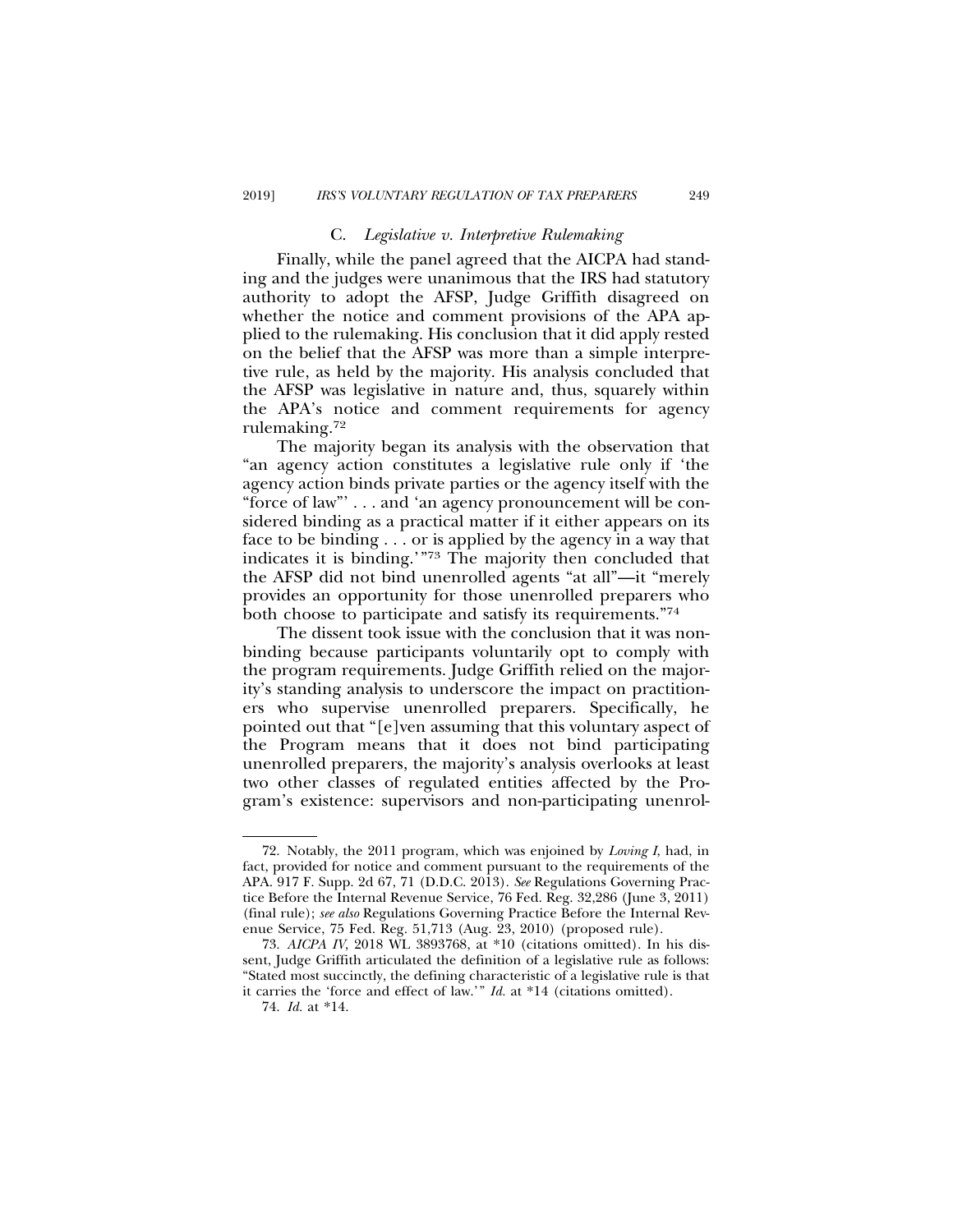led preparers."75 He then discussed the impact of the AFSP on non-participants, namely revoking the limited practice rights they enjoyed before the program was adopted.

As to supervisory personnel, the majority insisted that the program did not "impose any new or different requirement upon" them.76 It noted that "Circular 230 bound supervisors and unenrolled agents before the Program took effect and continues to bind them now."77 In essence, the majority argued that the application of Circular 230, whether to new participants in the AFSP or pre-program unlicensed preparers who enjoyed the newly "restricted" limited practice rights, did not change the obligations imposed on supervisors. Notably, however, the majority did not discuss the increased supervisory responsibilities that it pointed out when it considered the standing issue.78

As Judge Griffith countered in his dissent that a participant's "consent" to be bound by Circular 230 "triggers another provision in Circular 230 applying to supervisors, who must then 'take reasonable steps' to ensure that participating unenrolled preparers comply with the Circular. Any supervisor that fails to fulfill that duty 'will be subject to discipline,' including suspension, disbarment, disqualification, or monetary penalties."79 The imposition of discipline or monetary penalties on supervisors is not inconsequential. The AFSP imposes both obligations and alters the regulatory scheme.<sup>80</sup>

As a consequence of the new obligations and changes to the regulatory framework, Judge Griffith concluded the rulemaking was legislative. He noted that "[s]uch an effect makes the Program a quintessential legislative rule; that unenrolled preparers participate in the Program by choice

<sup>75.</sup> *Id.*

<sup>76.</sup> *Id.* at \*10.

<sup>77.</sup> *Id.* The majority included a footnote to address Judge Griffith's argument that the AFSP imposed "significant new obligations on unenrolled preparers and their supervisors." *Id.* at \*10 n.2.

<sup>78.</sup> There is a certain degree of irony in the majority's observation that, in the "standing" context, "[s]ome members of the AICPA are injured by the Program because it imposes *new* supervisory responsibilities on them." *Id.* at \*14 (emphasis added).

<sup>79.</sup> *Id.* at \*14 (citation omitted).

<sup>80.</sup> *Id.* at \*14–15 ("Legislative rules 'grant rights' or 'impose obligations' on private interests . . . or otherwise 'effect a substantive . . . change to the . . . regulatory regime.'" (citation omitted)).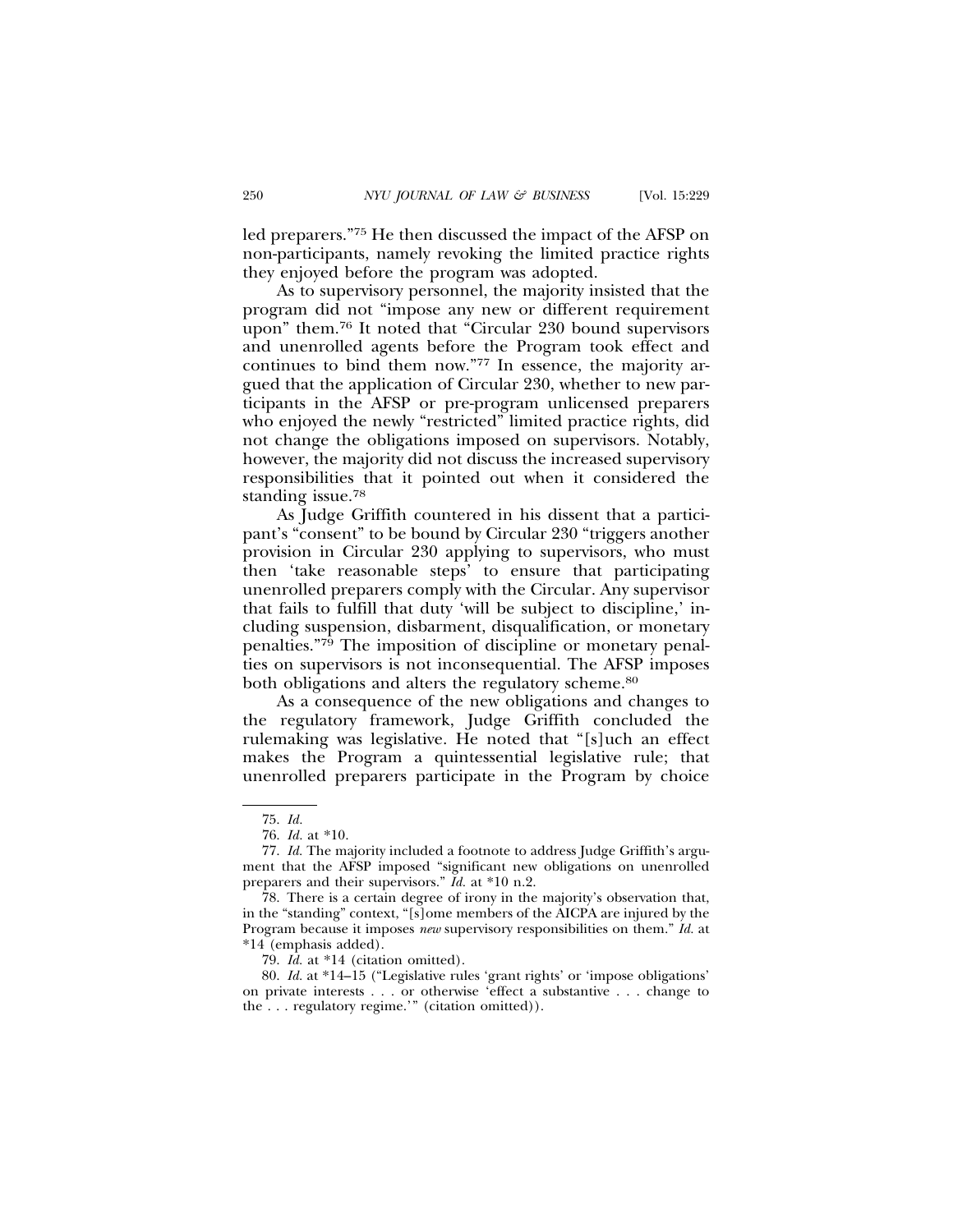does not diminish its mandatory regulatory effect on others."81 Since the AFSP imposes duties on supervisors when a participant "opts in" to Circular 230, it therefore has a "binding" effect on a third party, namely, the individual responsible for supervision of the enrolled preparer.

Judge Griffith also found that the program's impact on non-participating tax preparers was significant. A non-participant no longer enjoys the limited practice rights that had been available to them *before* the adoption of the AFSP. If a nonparticipating tax preparer were to represent a client at an IRS audit, for example, without AFSP limited practice rights, such representation could result in adverse consequences. Judge Griffith wrote:

[I]f that preparer proceeds to represent the taxpayer anyway, he will be subject to sanctions under Circular 230. Even though the Program implies that only participating preparers will be subject to the duties and restrictions in Circular 230 . . . that is only because the Program limits the universe of unenrolled preparers who represent taxpayers before the IRS to Program participants. *There is no reason to think the Program exempts from discipline preparers who represent taxpayers without authorization*. 82

Judge Griffith then described the potential consequences of "unauthorized" practice (e.g., non-participation in the AFSP) by an unenrolled preparer:

Since at least 1981, the IRS has subjected all unenrolled preparers who appear before the agency to section 10.5183 of Circular 230. And section 10.51 prohibits the willful representation of taxpayers before the IRS without the Service's authorization. A nonparticipating preparer who represents a taxpayer after the Program's effective date will violate section

<sup>81.</sup> *Id.* at \*15.

<sup>82.</sup> *Id.* (emphasis added).

<sup>83.</sup> Circular 230 provides: "Incompetence and disreputable conduct for which a practitioner may be sanctioned under section 10.50 includes, but is not limited to . . . [w]illfully representing a taxpayer before an officer or employee of the Internal Revenue Service unless the practitioner is authorized to do so pursuant to this part." 31 C.F.R. § 10.51 (2017).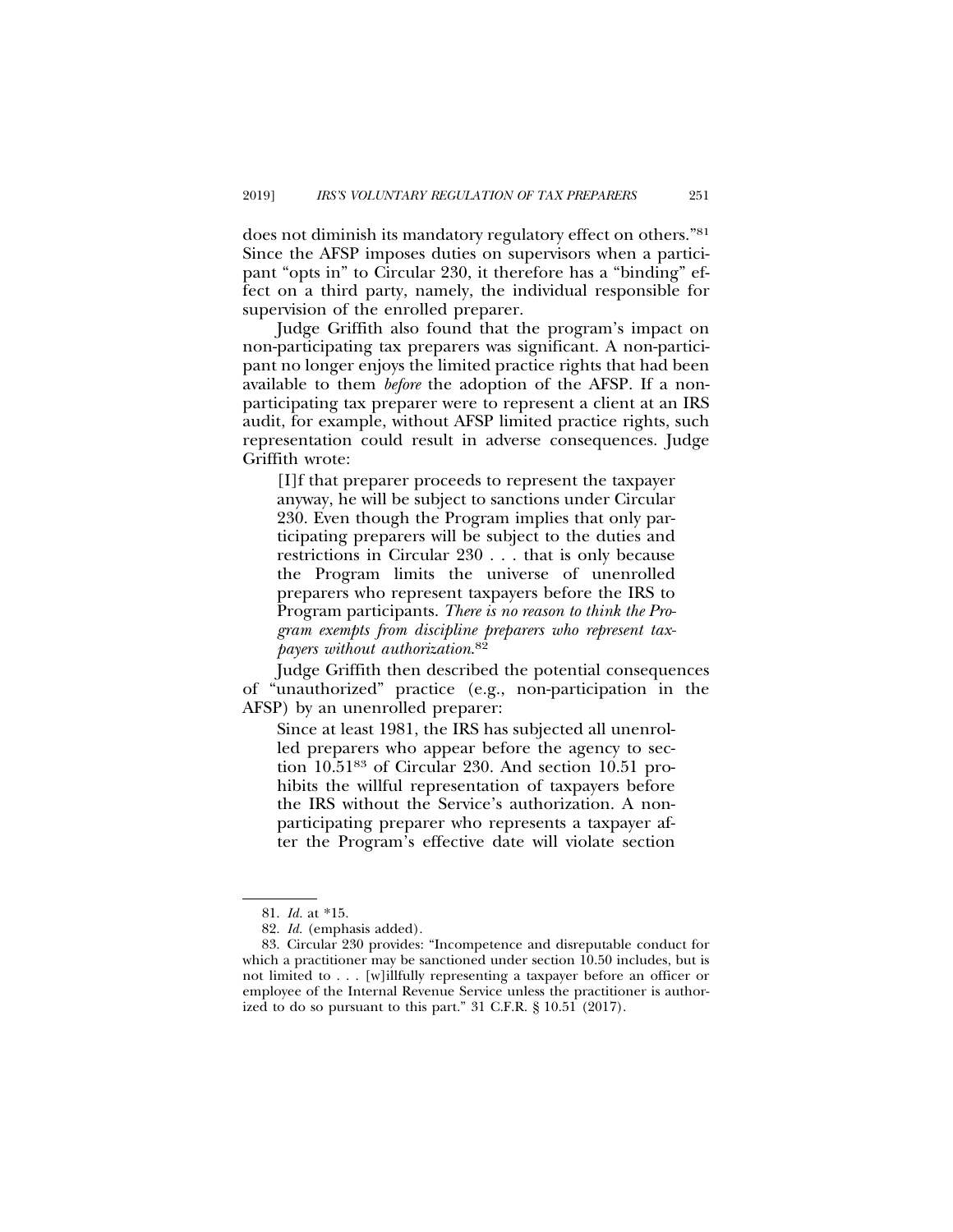# 10.51 *and be subject to sanctions that include censure, suspension, disbarment, and monetary penalties*. 84

These adverse consequences would give pause to an unlicensed preparer who wants to represent clients before the IRS, at least in connection with audits of tax returns.

Judge Griffith was unpersuaded by the majority's insistence that the AFSP did not impose "'new or different' requirements because 'Circular 230 bound supervisors and unenrolled [preparers] before the Program took effect.'"85 He pointedly observed: "[a]lthough unenrolled preparers have had to comply with section 10.51 of Circular 230 since at least 1981 . . . *only* by participating in the Program are unenrolled preparers subject to the entirety of subpart B, which includes a host of additional duties not included in section 10.51."86 Furthermore, echoing the standing analysis, which explicitly found that the AFSP imposed "new" supervisory duties on employers of participating unenrolled preparers, Judge Griffith wrote: "[a]nd even if those duties in subpart B are voluntarily assumed by participating preparers, they involuntarily change the supervisory obligations imposed on AICPA members."87

In other words, "[b]efore the Program, supervisors of unenrolled preparers who did only tax preparation had no Circular 230 supervisory duties. Now, those duties apply to supervisors of all participating unenrolled preparers."88 Judge Griffith went on to discuss how the denial of limited practice rights to non-participants was essentially a legislative characteristic of rulemaking. Finally, he concluded that the interpretation of "competency" pursuant to the IRS's authority under U.S.C. section 330(b) was, in fact, legislative in nature. By specifically delineating the "requirements" of competent

<sup>84.</sup> *AICPA IV*, 2018 WL 3893768, at \*15 ("In sum, non-participating unenrolled preparers are prohibited from representing taxpayers before the IRS, and that prohibition is backed up by significant penalties.") (emphasis added).

<sup>85.</sup> *Id.* at \*15 (quoting from majority opinion).

<sup>86.</sup> *Id.* (emphasis in original).

<sup>87.</sup> *Id.* at \*15–16 ("[B]ecause of the Program, AICPA members must supervise unenrolled preparers' adherence to portions of Circular 230 that never before regulated them.").

<sup>88.</sup> *Id.* at \*16.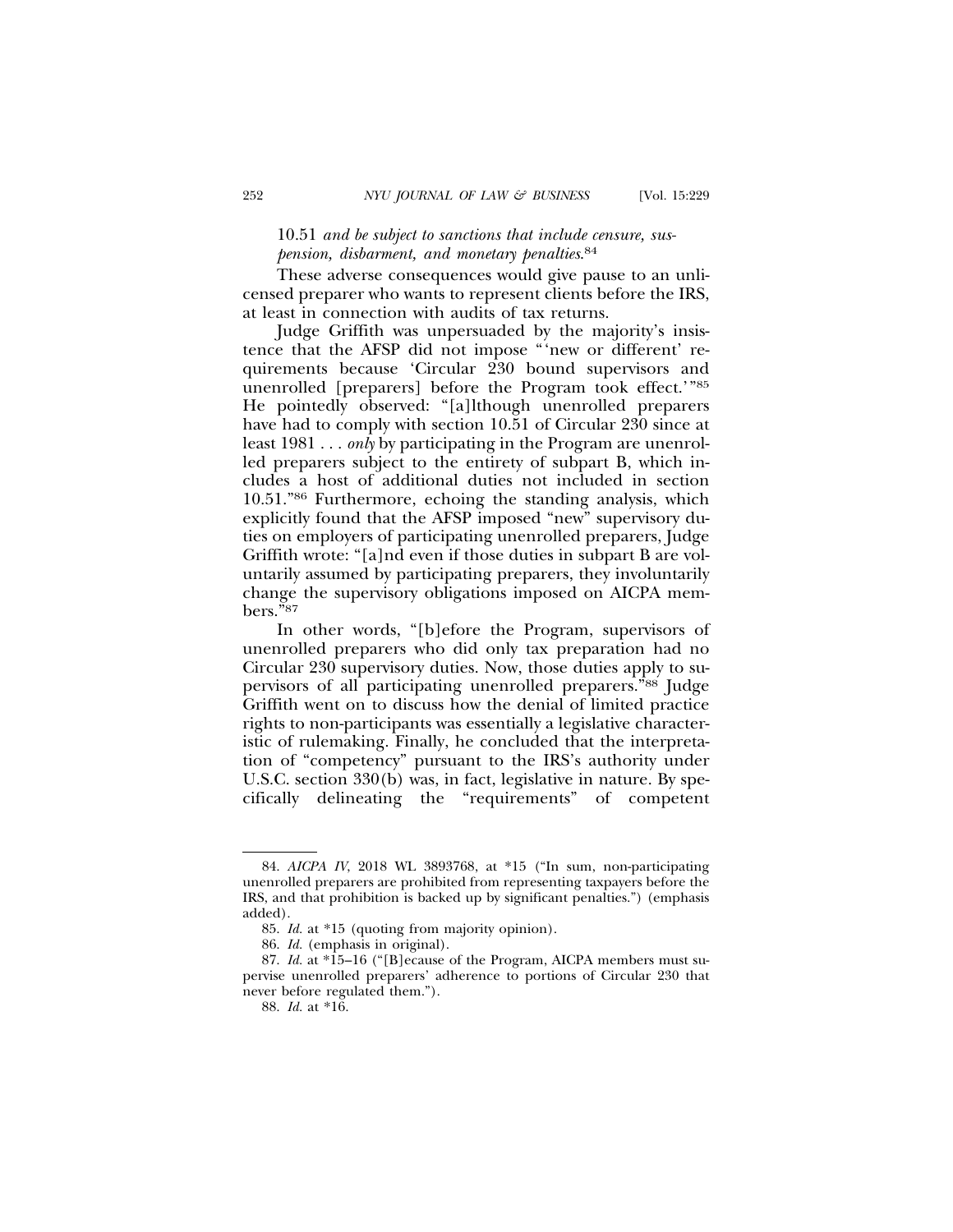preparers, the IRS was actually engaged in legislating, not merely interpreting the statute, as the majority concluded.<sup>89</sup>

As a consequence of finding that the AFSP was legislative rulemaking, Judge Griffin would have remanded the case back to the district court with instructions that it enter an order vacating the Program. In some instances, courts can choose to remand the case, without *vacatur*. 90 Since the Court unanimously held, on the merits, that the IRS had the statutory authority to promulgate the AFSP, this case may have presented such an opportunity.<sup>91</sup> But, given the IRS's conduct in promulgating the AFSP, a remand without vacating the rulemaking would not be appropriate. Judge Griffith emphasized the point: "the court typically vacates rules when *an agency 'entirely fail[s]' to provide notice and comment*."92

#### **CONCLUSION**

One significant positive outcome from the ruling on the merits is that the IRS can continue to employ the carrot to encourage the improvement of the unlicensed tax preparer's skill set. This undoubtedly works to the overall benefit of taxpayers because they will have access to an expanded database of trained return preparers via the AFSP. In addition to the traditional pool of lawyers, CPAs, and enrolled agents, taxpayers now have a fourth possibility—they can opt for a participant in the AFSP. While not as experienced as the former types of tax preparers, the newly minted AFSP participant

<sup>89.</sup> *Id.* at \*21–22.

<sup>90.</sup> Kristina Daugirdas, Note, *Evaluating Remand Without Vacatur: A New Judicial Remedy for Defective Agency Rulemakings*, 80 N.Y.U. L. REV. 278 (2005).

<sup>91.</sup> *Cf.* Sugar Cane Growers Coop. of Fla. v. Veneman*,* 289 F.3d 89, 98 (D.C. Cir. 2002) ("Appellants insist that we have no discretion in the matter; if the Department violated the APA—which it did—its actions must be vacated. But that is simply not the law. Instead, '[t]he decision whether to vacate depends on "the seriousness of the order's deficiencies (and thus the extent of doubt whether the agency chose correctly) and the disruptive consequences of an interim change that may itself be changed."'").

<sup>92.</sup> *AICPA IV*, 2018 WL 3893768, at \*22 (quoting Daimler Trucks N. Am. LLC v. EPA, 737 F.3d 95, 103 (D.C. Cir. 2013) (first alteration in original) (quoting Shell Oil Co. v. EPA, 950 F.2d 741, 752 (D.C. Cir. 1991))) (emphasis added).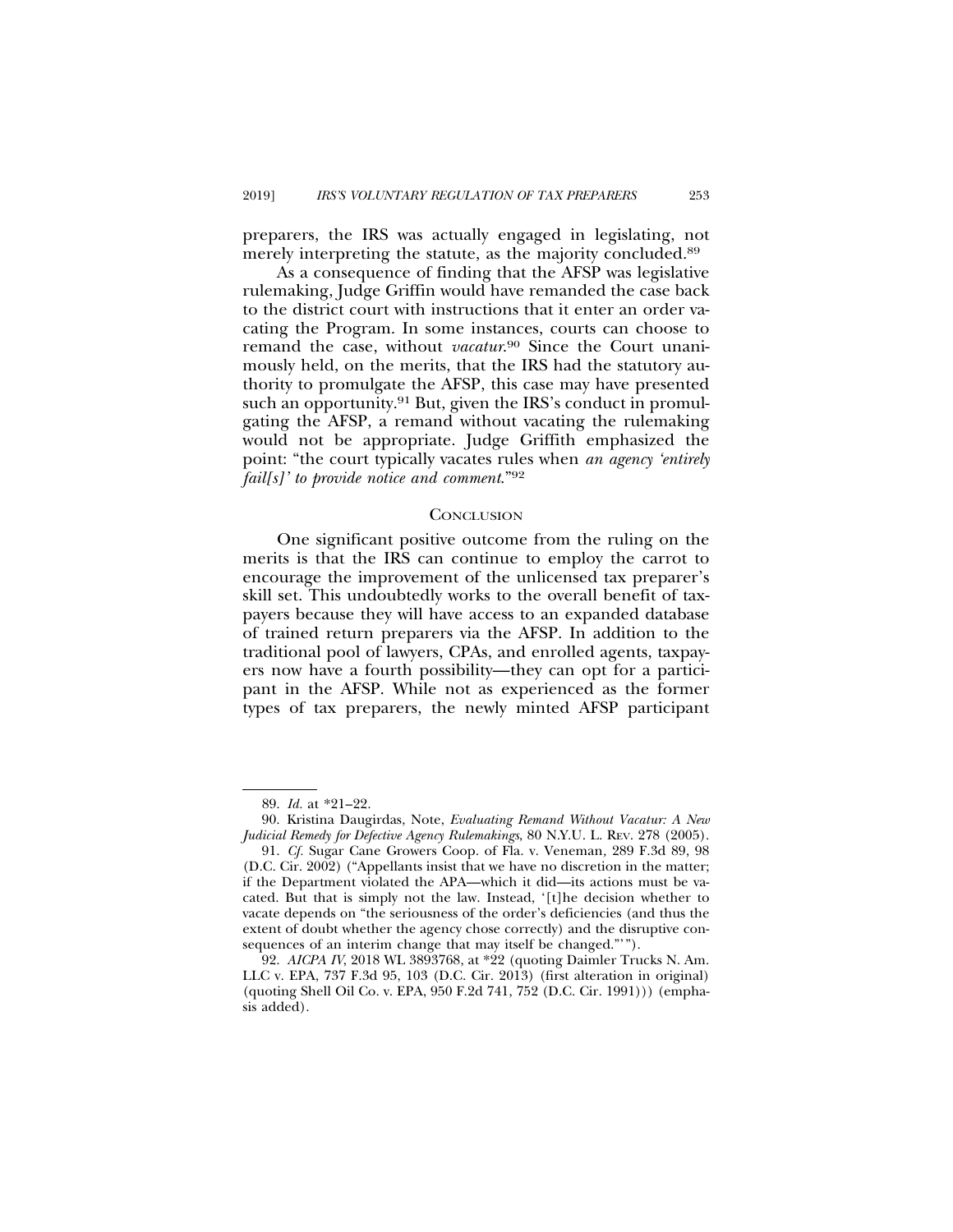would presumably be a step up from the typical unlicensed tax preparer.93

In the wake of *Loving*, which detailed the numerous statutory penalties available to police the practices of unlicensed tax preparers94 (as well as the potential for civil litigation via malpractice actions), the main incentive to ensure compliance with the tax code was the fear of penalties. By permitting the IRS to continue the AFSP, the D.C. Circuit has ensured that, in addition to the existing statutory framework to punish poorly preforming tax preparers, the voluntary program will increase the pool of better educated tax preparers and result in improved levels of taxpayer compliance.

However, given the D.C. Circuit directly ruled on the merits of the AICPA's challenge to the IRS's statutory authority to promulgate the AFSP, and held that the Program was within the IRS's authority, Judge Griffith's dissent on the applicability of the APA is somewhat puzzling. He makes a compelling argument that the AFSP was legislative rulemaking and subject to the notice and comment requirements of the APA. But he also joined the majority, which unanimously concluded that the IRS had the statutory authority to implement the voluntary Program. Assuming, *arguendo*, that the rulemaking was legislative in nature, as the dissent contended, the court should have remanded with instructions to vacate the AFSP. To not do so, even where the IRS's rulemaking authority was not in question, significantly undermines the public policy imperatives of the APA.

If the Court does not hold the IRS accountable for the basic procedural requirements of the APA, it calls into question the meaningfulness of the legislative–interpretive dichotomy, or the rationale for requiring a notice and comment pe-

<sup>93.</sup> Rev. Proc. 2014-42, 2014-29 I.R.B. 192 ("An unenrolled tax return preparer who successfully completes continuing education courses related to federal tax law will generally have a better understanding of the tax law necessary to represent a taxpayer before the IRS during an examination than an unenrolled individual who has not taken any continuing education courses related to federal tax law.").

<sup>94.</sup> *Loving I*, 917 F. Supp. 2d 67, 76 (D.D.C. 2013) ("Congress has already enacted a relatively rigid penalty scheme to punish misdeeds by tax-return preparers. Title 26, in fact, has at least ten penalties *specific to tax-return preparers,* each of which targets particular conduct related to preparing and filing tax returns, and each of which comes with a specific fine." (emphasis in original)).